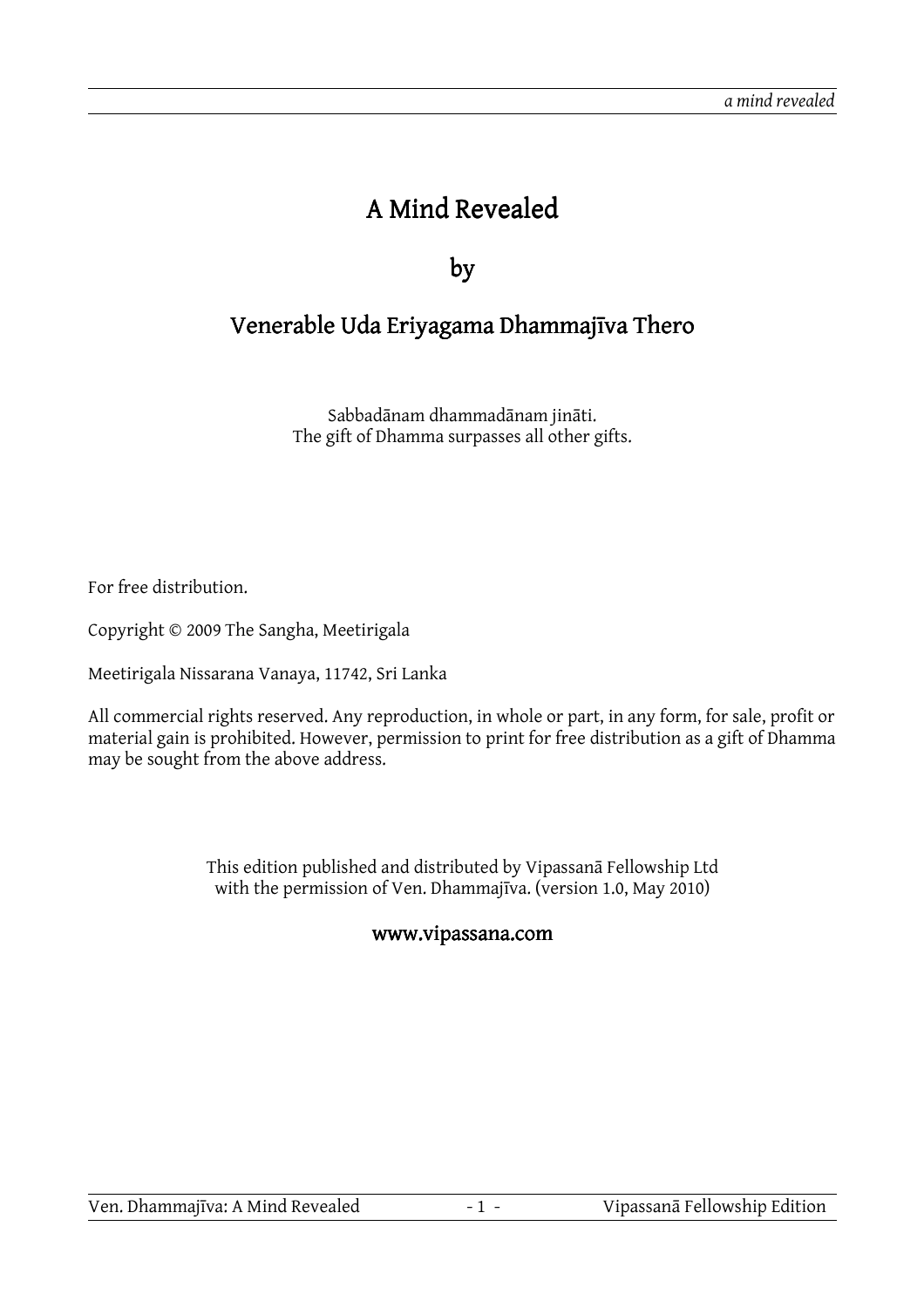#### **Contents**

Translator's Foreword About the Author

- 1. Causality of Sensory Experience
	- Causality of eye-consciousness Impermanence of eye-consciousness Observing the causality of eye-consciousness in practice Causality of body-consciousness
- 2. Operation of Sensory Contact Observing the detail in sensory contact Interplay of mind and matter in sensory contact Observing the operation of sensory contact during meditation
- 3. Causality of Sensory Experience (feelings) Observing sensory experience during meditation Indulging in sensory experience Three-fold feelings accompanying sensory contact Causality of sensory experience (feelings)
- 4. Selected Reading
- 5. Glossary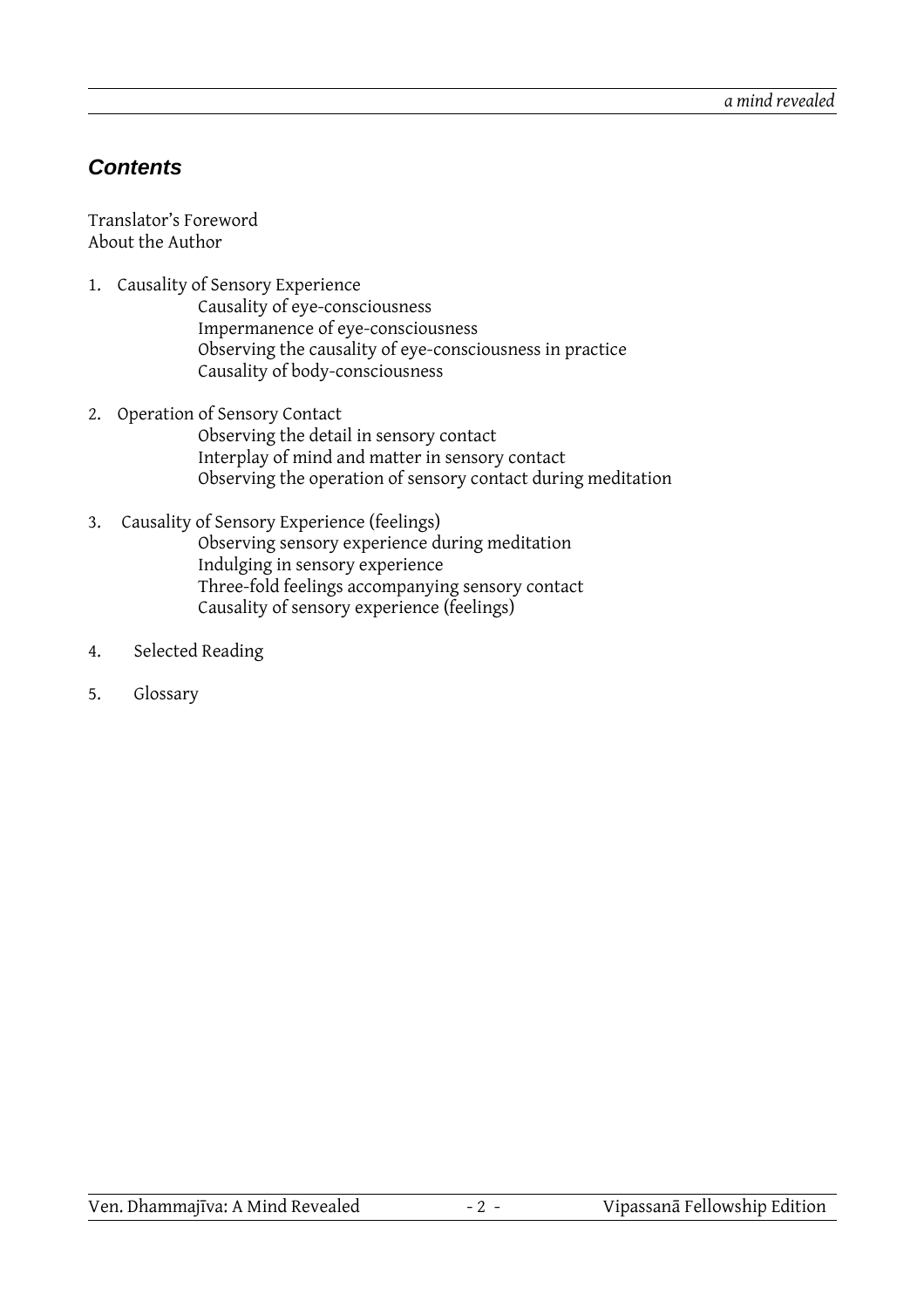#### **Acknowledgment**

The translator is indebted to Mr. Kenneth Morris and Ms. Barbara Janus of the Saddhamma Foundation, USA for their suggestions, corrections, inspiration and criticism in reviewing a draft of the original print edition of this book.

#### **Translator's Foreword**

A Mind Revealed contains translated discourses of the Dutiyadvayam sutta given by Venerable Dhammajīva to the resident monks and yogis at the Meetirigala Nissarana Vanaya.

Although relatively concise in comparison to the other detailed teachings of the Buddha, the Dutiyadvayam sutta is comprehensive in its analysis of sensory consciousness, its causality, operation and cessation. It is helpful in its discussion of sensory contact, its associated feelings and their dependent origination and cessation.

Sensory consciousness is of course a theoretically complex exposition of the Buddha's teachings. It is conceptually challenging and technically subtle to the unenlightened mind. In this book however, Venerable Dhammajīva, brings the analysis to one's own breath and meditation practice. He emphasizes the benefits of commencing this theoretically complex understanding with an awareness of body-consciousness – how sensory consciousness could be observed by noting the breath and its contact with the body. He asks us, practicing yogis, to observe the sensations experienced through this contact, be it a coarseness, a coolness, a heat, an inward gush or an outward release – all being manifestations of sensory contact. Gradually, we are instructed to progress, with continuous awareness of the breath to a point where the breath, that was once perceivable, disappears. Through this process, he aims to explain the causality and dependent origination of sensory contact, its associated feelings, perception and their cessation. These instructions are supported by Venerable Dhammajīva's lucid and direct style of teaching.

Anyone sitting in the audience when this meditation master imparts his wisdom would know the inspiration that he can instil in one's heart. His straightforward candour, his strict discipline and adherence to the vinaya, his dedication and generosity towards his students and the simple magnetism of his presence is impossible to translate into the words contained in this book. However, it is hoped that at least a glimpse of his detailed understanding of the Buddha's wisdom, which he himself has tested through direct and dedicated practice, is conveyed in this translation.

You will note that some Pāli terms remain in their original form. This has been done to introduce a precision of meaning that is only available in the Buddha's teachings. However, a glossary of some of these terms has been included. Whilst the translation attempts to impart the necessary meaning that has been conveyed in the Sinhalese medium, some of the discussion has been omitted to preserve the flow of the editing process.

(October, 2008)

| Ven. Dhammajīva: A Mind Revealed | Vipassanā Fellowship Edition |
|----------------------------------|------------------------------|
|----------------------------------|------------------------------|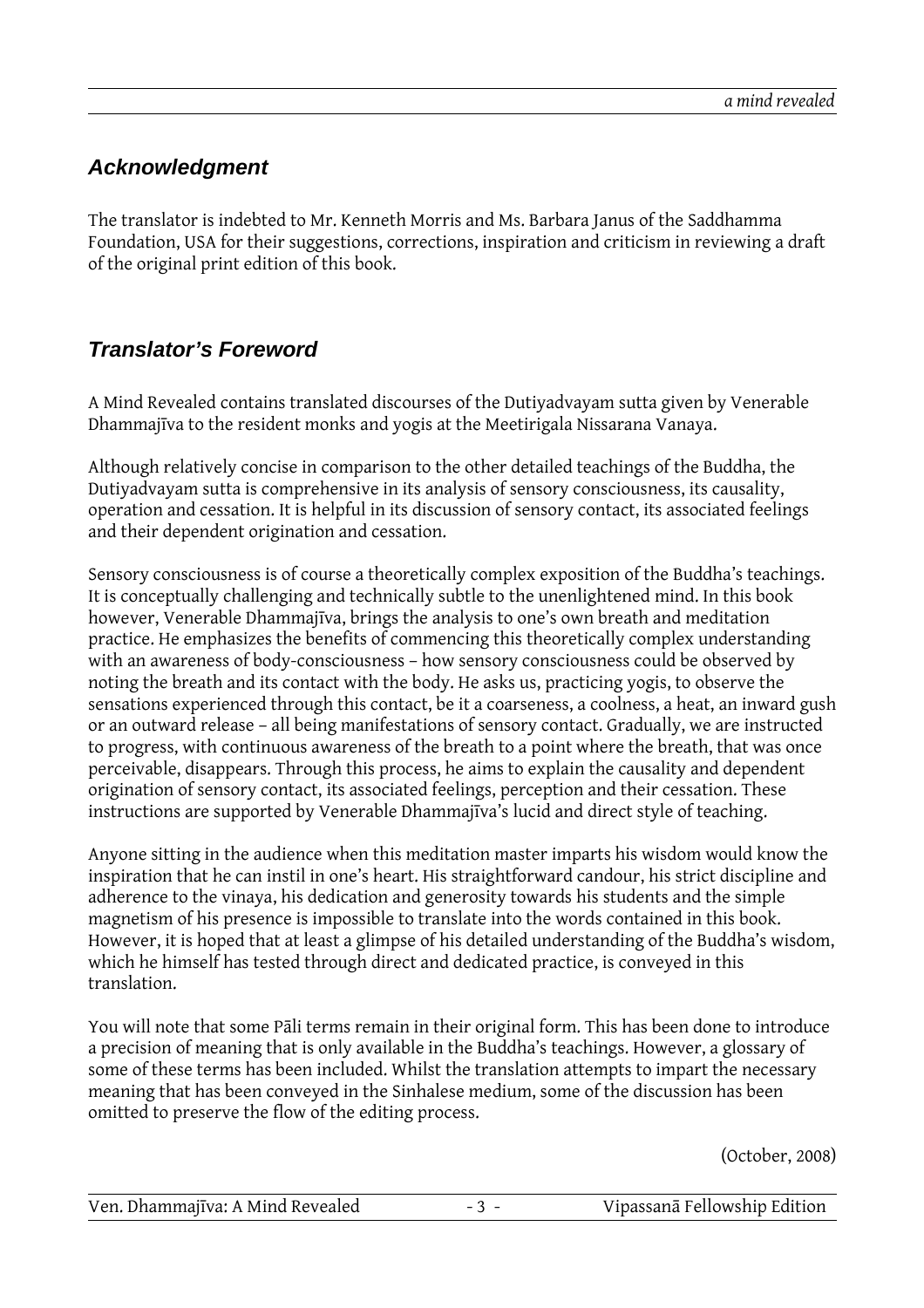#### **About the Author**

Venerable Uda Eriyagama Dhammajīva has been a meditation master for over eleven years and is presently the Chief Resident Teacher of the Meetirigala Nissarana Vanaya, a monastery in the strict forest tradition in Sri Lanka. It is one of Sri Lanka's most respected meditation monasteries. It was founded in 1968 and was led under the guidance of the great Venerable Matara Sri Naṇarāma Mahāthera.

Venerable Uda Eriyagama Dhammajīva also spent several years of training under Ovadācāriya Sayādaw U. Panditābhivamsa, a leading Burmese meditation master who follows the lineage of the great Venerable Mahāsi Sayadaw.

Venerable Uda Eriyagama Dhammajīva is fluent in Sinhalese, English and Burmese and has translated many meditation guide books from Burmese to English and to Sinhalese. He is also the author of numerous books in both English and Sinhalese languages.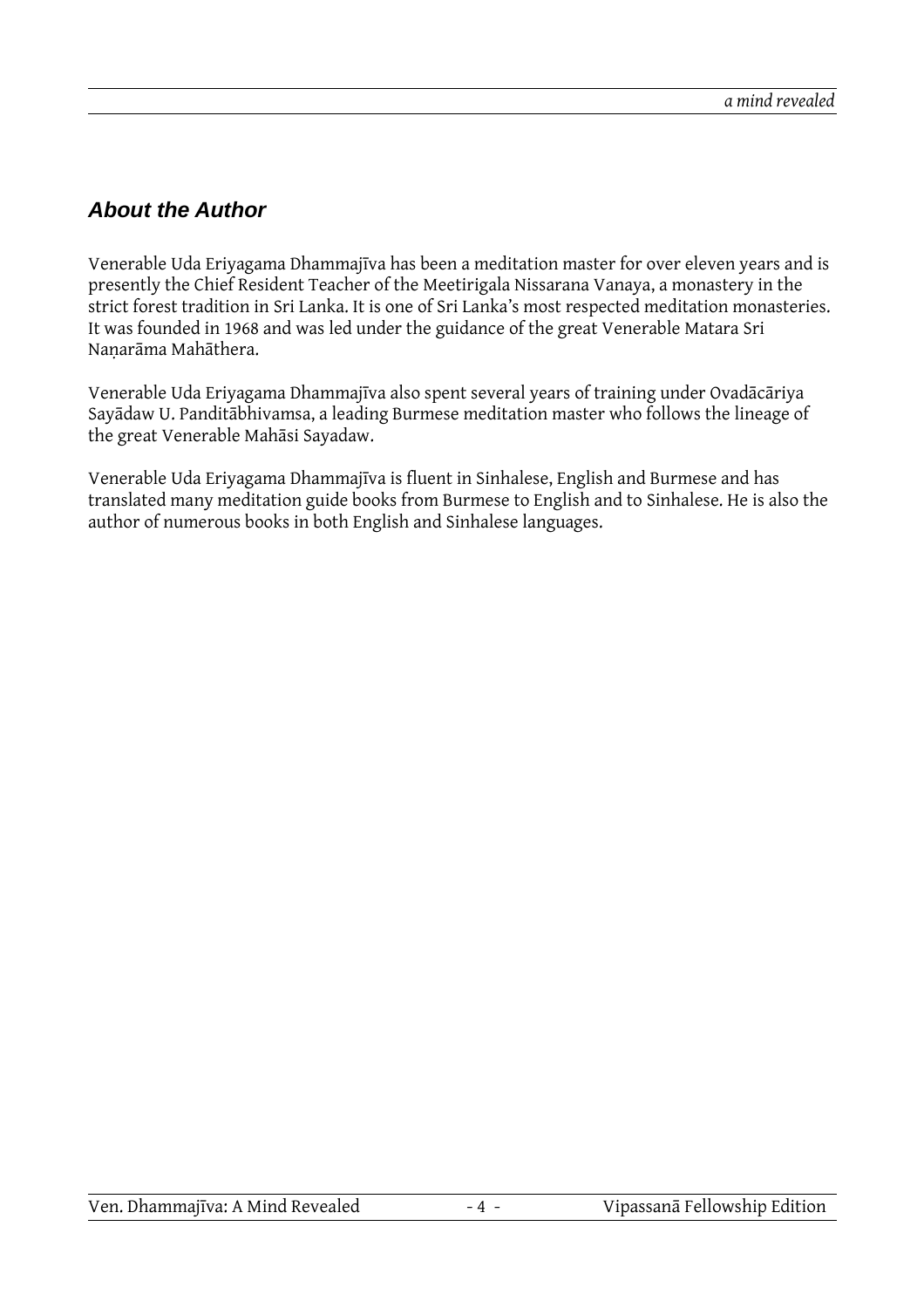### **Chapter 1**

#### **Causality of Sensory Consciousness**

Namo tassa bhagavato arahato sammāsambuddhassa Namo tassa bhagavato arahato sammāsambuddhassa Namo tassa bhagavato arahato sammāsambuddhassa

Dvayaṃ bhikkhave, paṭicca viññāṇaṃ sambhoti Kathañca, bhikkhave dvayaṃ paṭicca viññaṇaṃ sambhoti Cakkhuñca paṭicca rūpe ca uppajjati cakkhuviññāṇaṃ Cakkhu aniccāṃ vipariṇāmi aññathābhāvi Rūpā aniccā vipariṇāmino aññathābhāvino Itthetaṃ dvayaṃ calañceva vyayañca aniccaṃ vipariṇāmi aññathābhāvi Cakkhuviññanaṃ aniccaṃ viparināṃi aññathābhāvi Yopi hetu yopi paccayo cakkhuviññaṇassa uppādāya, sopi hetu sopi paccayo anicco viparināmī aññathābhāvī

The Dutiyadvayam sutta is contained in the chapter dedicated to 'Saḷāyatana' in the Saṃyutta Nikāya. It discusses the operation of the six senses (saḷāyatana) and the associated feelings, how the mind perceives sensory contact and the perceptions and mental formations resulting from it.

Consciousness (viññaṇa) is the discerning ability of our mind. It enables us to separately identify sense objects. Consciousness is the primordial form of our being. Even if thoughts or feelings are absent, as long as we have a consciousness, we are alive.

The common misconception is that consciousness is enduring and permanent. It was thought that if the five khandhas were compartmentalised, the body, the coarse aspect, is at the exterior. Then there are feelings, within which there is perception and mental preparations. Thoughts are within that layer of feeling, perception and mental preparations. Very last is consciousness, being the most subtle of the five khandhas. From this misconception emanated a popular myth that consciousness shadows a person from birth to death and then from life to life.

Yet, as the Buddha preaches, consciousness is impermanent and it causes suffering and is devoid of a self. It is not enduring. It is a result of causality and is subject to dependent origination. It arises due to two (dvaya) factors (dvayaṃ bikkhave, paṭicca viññāṇaṃ, sambhoti).

#### **Causality of eye-consciousness**

When the eye sees a visual object, eye-consciousness arises. Eye-consciousness is dependent on the operation of the eye coming within the avenue (of the senses) (āpāthagata) with the visual object seen by it at that moment (cakkhuñca paṭicca rūpe ca uppajjati cakkhuviññāṇaṃ). All visual objects, (in addition to sounds, smells, tastes and tangibles) are rūpa. To see (colourful)

| Ven. Dhammajīva: A Mind Revealed | $-5 -$ | Vipassanā Fellowship Edition |
|----------------------------------|--------|------------------------------|
|----------------------------------|--------|------------------------------|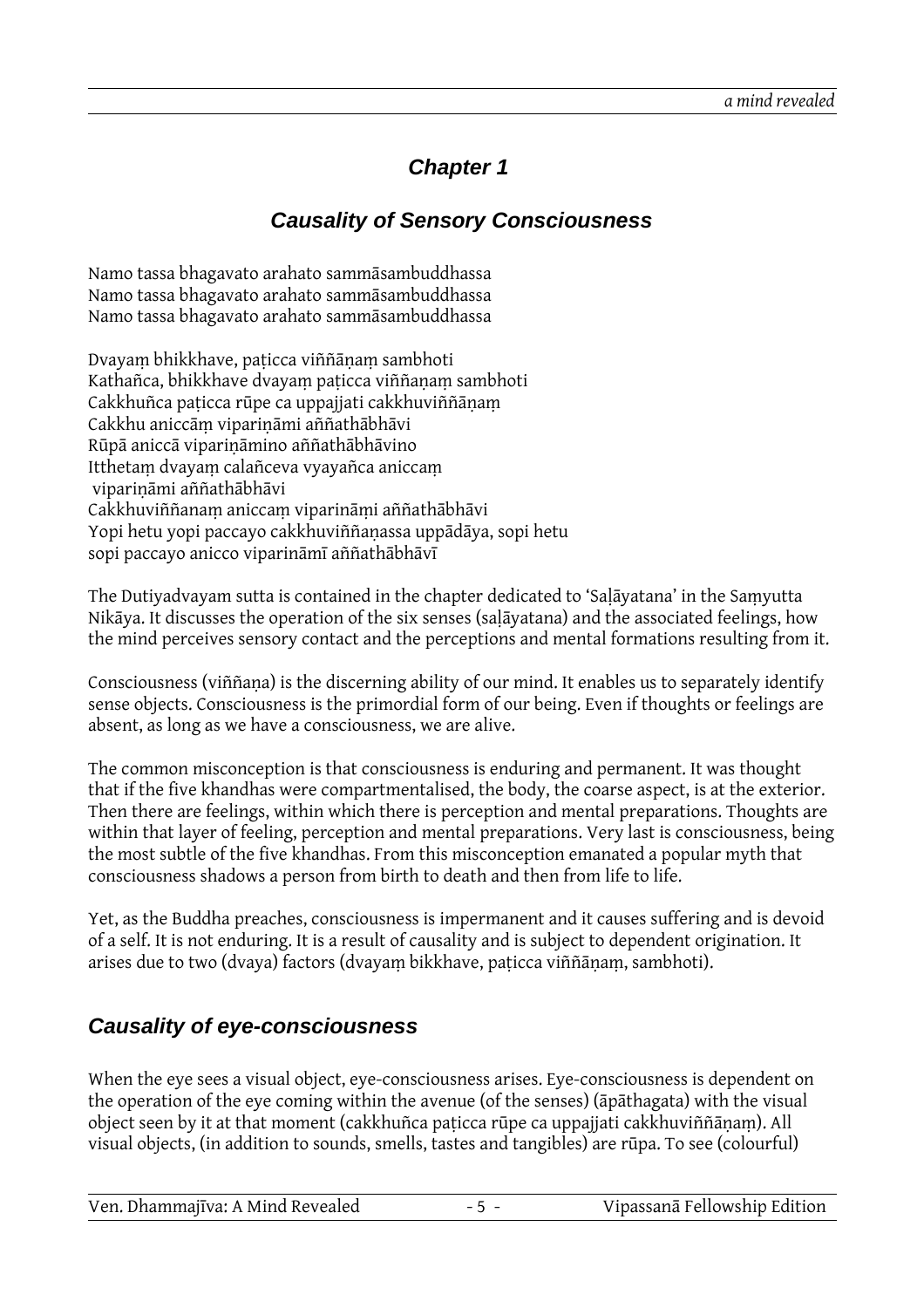objects, we must have a healthy eye. When an object comes within range of the sensitivity of the eye, eye-consciousness arises. Without an object, eye-consciousness is inactive. To see the object, there must be colour, visible form and light. For example, eye-consciousness is inoperative in darkness.

Generally, during a session of walking meditation, you will retain mindfulness on the movement and the touch of the feet. When you stop at the end of the walking path, it is common to lose the continuity of mindfulness of the footsteps and for the mind to wander and pursue an external sense impingement caught by eye-consciousness. Immediately, the mind's attention will be taken to the visual object. At that moment, you become a person who is experiencing "seeing" different from one who previously experienced the sensations of the feet touching the ground. If you become aware of this transition, then you will not break the continuity of mindfulness, even though the object changes. If not, you are likely to continue with the process of "seeing" and unmindfully indulge in it. To recognise the visual object and identify its attributes and form, it must be viewed for at least four to five thought moments continuously. If you see it only fleetingly then it does not penetrate your cognitive capacity. So, by not allowing your attention to continue with the visual object, your attention will return to the movement and the touch of the feet as you continue with your walking meditation.

#### **Impermanence of eye-consciousness**

The eye is impermanent as it is subject to old age and deterioration. It dies with the physical death that marks the end of our lives. Scientific experiments have proved that every seven years, our bodies undergo a complete replacement of all the cells comprising it. This is a result of metabolic bodily cycles. The eye changes and disintegrates. It grows old. It is impermanent. If we personalise the eye and create an identity associated with it, we experience great suffering because, by its very nature, it is subject to change and death.

Similarly, the objects impinging upon the eye's sensitivity are also impermanent and subject to change. Just like our eyes, the objects that are seen by it also follow the same course of deterioration and disintegration. If the two causes underpinning eye-consciousness are impermanent, then, eye-consciousness must also be impermanent and subject to change. So we experience great suffering by attaching to what we see, because the eye and the visual objects seen by it are inherently impermanent and subject to change.

All visual objects are external and separate from us. They wear out, disintegrate, deteriorate and diminish over time. Whenever one claims them as "mine", he/she will experience great sorrow, as they are subject to change and are impermanent by their very nature (aniccaṃ viparināmi aññathābhāvi). If one does not claim them, they just arise and pass away according to their cycles of nature without causing any suffering.

A lighted candle will dissolve with each burning flame. The candle, gradually dissolves, then evaporates, giving rise to light. As long as the flame burns, the candle melts. When it dissolves completely, the flame burns out. In a similar way, an eye-consciousness that arises due to two impermanent causes which, by their nature are subject to change must also follow the same course of impermanence (sopi hetu sopi paccayo anicco vipariṇāmī aññathābhāvi).

| Vipassanā Fellowship Edition |
|------------------------------|
|                              |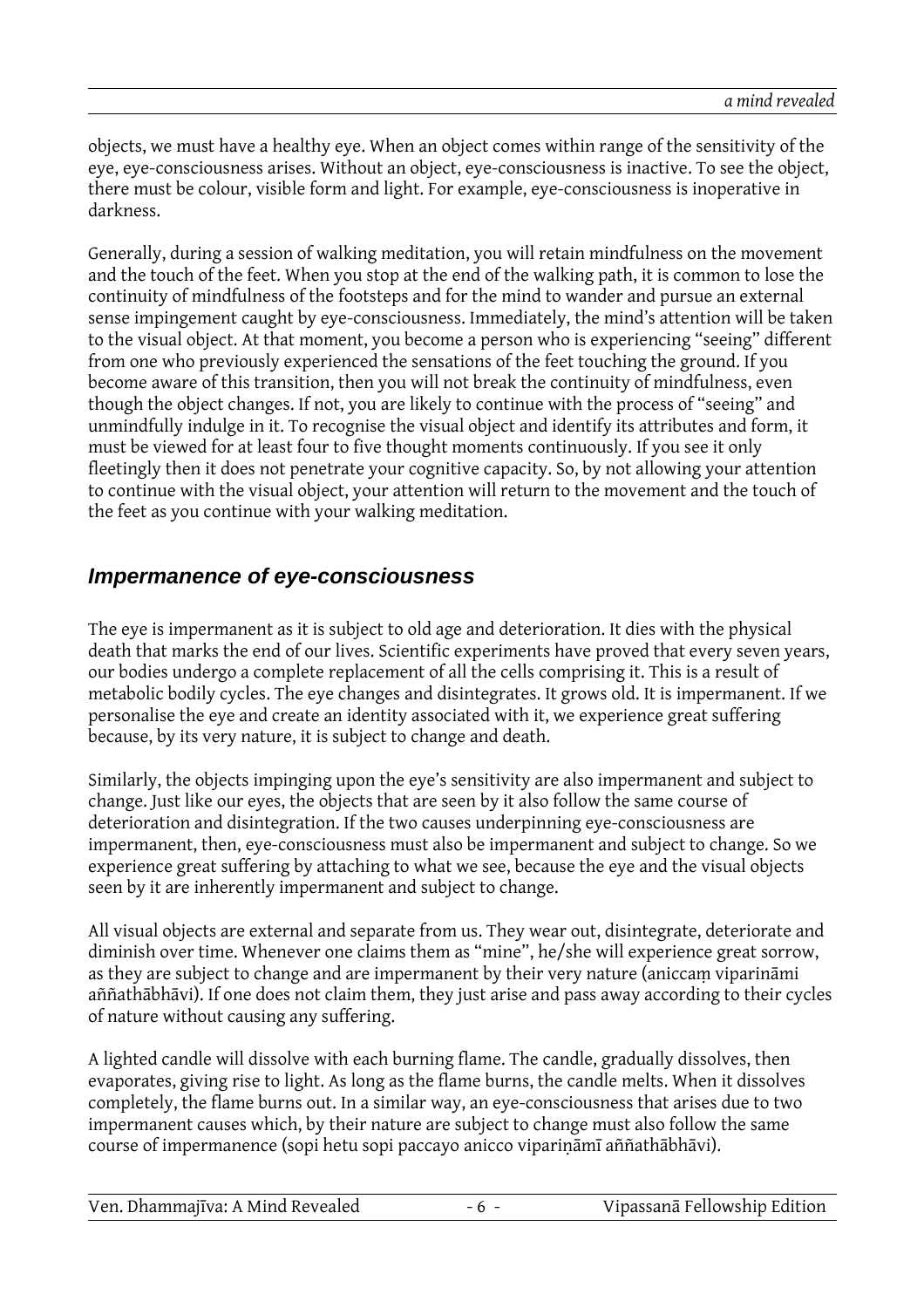#### **Observing the causality of eye-consciousness in practice**

During a session of sitting meditation, if your attention is focussed on the in and out breathing, you can observe the operation of consciousness, caused by each of the sense faculties and see how the mind, in turn, gives its attention to each one of them. When you see this transaction, clearly and continuously, you have the continuity of mindfulness to observe how you change from being one who "hears" to one who "thinks", to one who experiences bodily pains. When mindfulness is continuous and sharp, the object experienced through sensory consciousness loses its attraction. Its force or strength as an "object" and its appeal is tempered substantially. When we observe the mind's shift from one sense faculty to another, we no longer pay attention to the content of the object. When the detail in thoughts and pains is no longer observed, they will not hinder the continuity of awareness on the breath. When your attention is retained on the mind and its movement from body-consciousness to ear-consciousness, the detail in thoughts, sounds or pains becomes irrelevant.

Once, a yogi undertaking a retreat, climbed over a nearby mountain that overlooked the sea. It was the end of the day and the sun was setting. He silently enjoyed the beauty of the setting sun, its vibrancy, colour and peaceful descent into the ocean. He thought to himself, "how beautiful this world is, yet people are so caught up in worldly pursuits and never pause to appreciate the beauty that unfolds naturally. They take pictures of these beautiful images or try to capture them in paintings and take them home to be appreciated later, when they have some respite from their busy daily schedules". Upon his return, he recollected his experience to his teacher. His teacher listened, but explained that in fact, had he paid attention to the operation of eye-consciousness, he would have realised that his mind was far more intriguing and beautiful than the setting sun. Otherwise, he could not have appreciated the beauty of the scene that was unfolding before him.

If you are absorbed in the beauty of an external projection, then you betray the beauty of the mind receiving it. In reality, the intrigue and beauty of the external is only a projection of the mind. It is the state of your mind that is externally projected to make what you see appear so special! When you mindfully observe the operation of your mind, you see that the quality attributed to the external object is in fact really just a projection of your own state of mind.

We frequently see beautiful objects through our eyes. We fix our attention on them and become attracted to them. As the Buddha taught, the operation of our mind is far more intriguing than the objects we see with our eyes. To appreciate the beauty before us, our mind must become even more beautiful. A mind that is in an unpleasant state will only see unpleasantness in this world. However, a beautiful mind will always be able to see the noteworthy qualities. This is the reality of perception and external projection.

There is no difference in sensory impingement on a mind that is enlightened and that which is not. The difference is in the projection of the qualities attributed to the external object. An enlightened being does not indulge in the experience created by the operation of the consciousness. Rather, he or she sees the external object separately from the sense faculty receiving it and becomes aware of their interaction. An unenlightened mind will usually indulge in sensory consciousness. An enlightened being will know the operation of sensory consciousness

| Ven. Dhammajīva: A Mind Revealed | Vipassanā Fellowship Edition |
|----------------------------------|------------------------------|
|----------------------------------|------------------------------|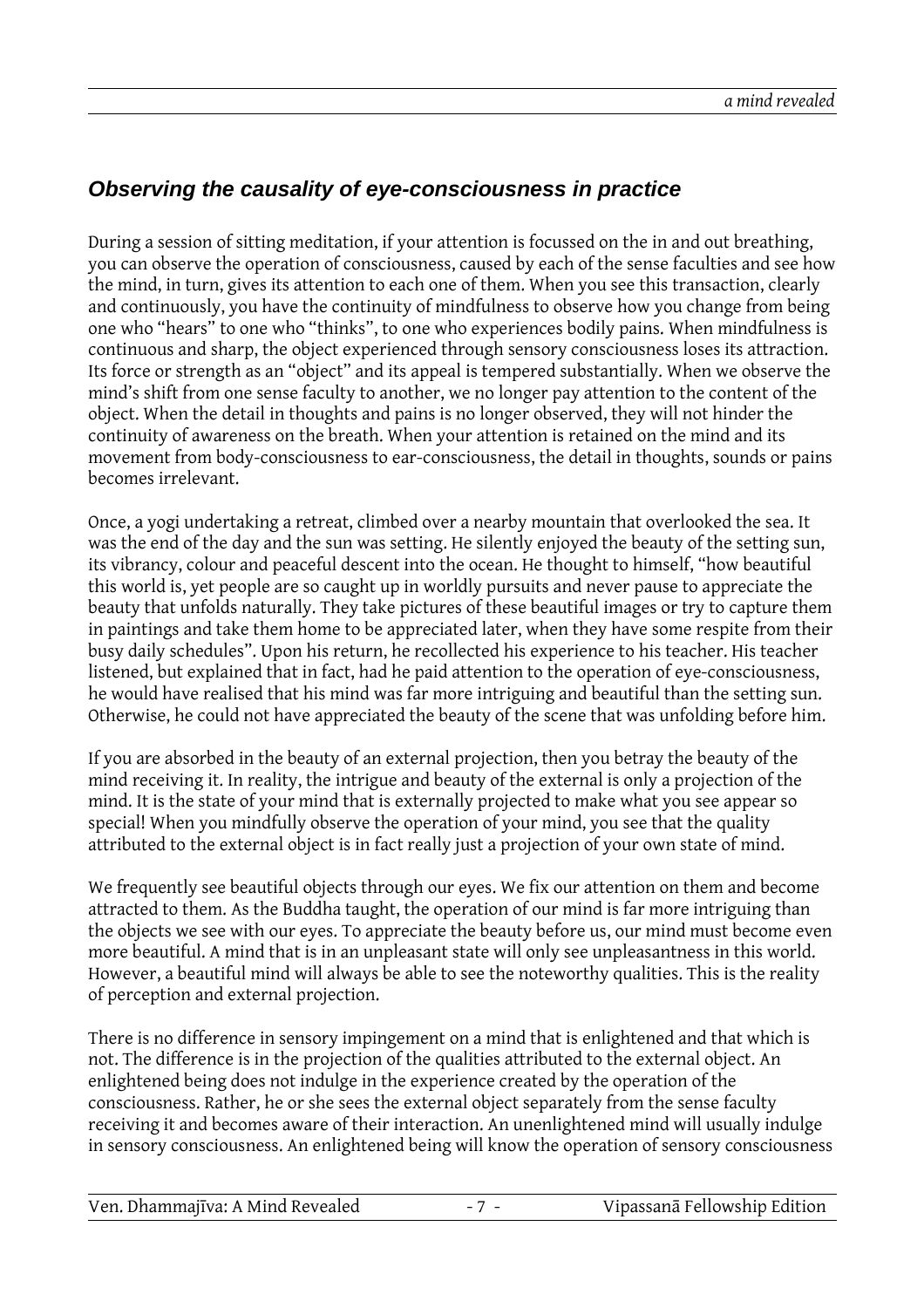as "seeing", "hearing", "smelling", "tasting" (etc.) in addition to the triple aspects of impermanence, suffering and non-self underpinning them. So the reaction to external objects is one of equanimity. It is one of 'choiceless' awareness and detachment.

It is not the "quantity" of sensory experience that measures progress in life experience. Seeing more visual objects or experiencing numerous sounds does not make one superior to others. Rather, it is the capability to correctly observe the operation of the mind and its external projections that marks progress in mental development.

If you are a cop and want to catch the ring-leader of a gang, you don't rely on always running after the thieves, attempting to catch them, do you? The skill of a good cop is to know the modus operandi of the thieves, catch them and question them to extract as much information as possible about the gang and map out the operations and the location of their ring leader. Simply following the thieves around will not take the cop to the real mastermind who orders that various crimes be executed by the gang of thieves. Similarly, to know the operation of the eye, it is pointless to chase after the external sense impingements. The more you follow after it, the more you take your attention away from the mastermind. Instead, you must catch the eye and the mind receiving the visual projection to really comprehend the operation of eye-consciousness.

So, how can we observe the operation of our eye-consciousness in practice? Say you are practising walking meditation – as you walk up and down the walking path, your awareness will be taken to some visual object seen through the eye. Without reacting to it by attaching to it or rejecting it, you must note it as "object, object" or "form, form". Then you become aware of "seeing". You then note it as "seeing, seeing" (and not as "object, object") and become aware that you are experiencing "seeing". The more advanced state of mental noting is to note it as a process – "seeing, seeing". This leaves less room for the interaction of perception and memory (saññā). It is saññā that fuels the unconscious compulsion to enhance our identities by identifying with the visual object, by building it into a mental structure as an illusory identity of a "self".

If your mindfulness is sharp, you will note that the experience gained through the eye and the foot touching the ground are both simply states of mind characterised by just "knowing". When mindfulness is continuous and steadfast, your experience of the sense impingements is neutral. Both, the body-contact (kāya samphassa) and the eye-contact (cakkhu samphassa) experienced are just states of "knowing." You realise that this is the point of demarcation in sensory operation. It is from this point of "knowing" that priority is given to the impingement of sensory consciousness and a person changes from one who "sees" to one who "hears" and so forth. When you remain with just "knowing", you remain in a state of primordial equilibrium. You are at home. It is from this junction of "knowing" that you note sensory experience. The junction of "knowing" is an impartial state of mind.

Due to the magnetism of the eye towards a visible object, it is difficult to backtrack from the observation of the visible object to the knowing mind. So, it is recommended that you commence with body-consciousness (the breath) and gradually go back to the "knowing" state of mind that appears to be unrelated to the five physical senses. During a session of sitting meditation, when you observe the in-breath and the out-breath continuously, from the beginning, through the middle and to the end, the breath gradually becomes inconspicuous and you can no longer discriminate the two processes as in-breath and out-breath. As there is nothing concretely available for your observation, you are confined to the point at which the breath appears to have

| Ven. Dhammajīva: A Mind Revealed | -8 - | Vipassanā Fellowship Edition |
|----------------------------------|------|------------------------------|
|----------------------------------|------|------------------------------|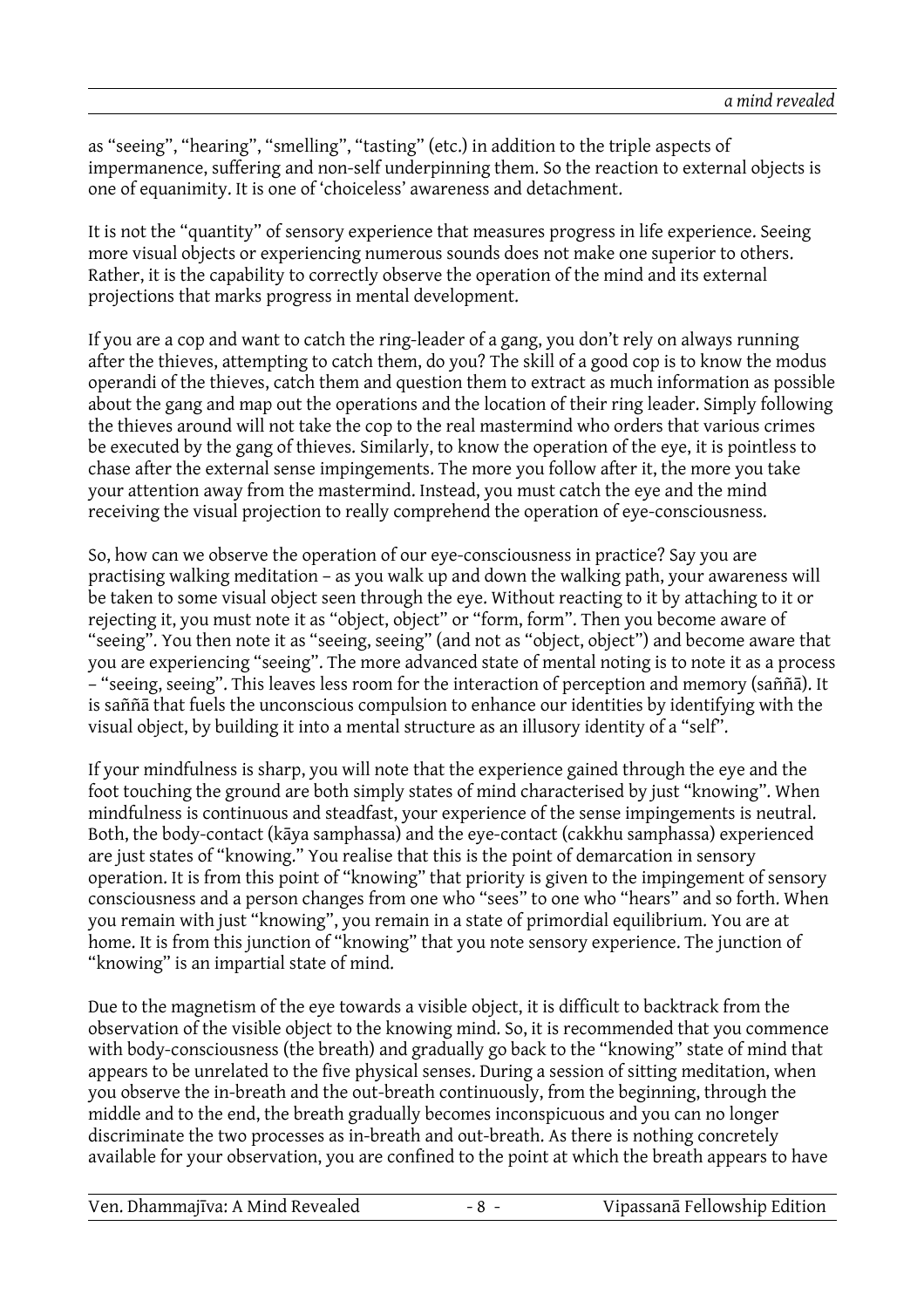disappeared. So, in other words, there is a change from noting the movement (and the touch of the "in-breath" and the "out-breath") to just awareness of the neutral, "knowing" state of mind.

When the breath is observed continuously like this, it becomes rather boring. Seeing it again and again can become tedious and monotonous. When the breath becomes inconspicuous, being in a state of just "knowing" may seem even more unstimulating. So, just by observing the breath, you can see how it changes from gross to subtle, from interesting to boring. You see its impermanence and how it is unsatisfactory as it changes and results in boredom. At least theoretically, one must understand this process.

Often, we are bewildered by the concept of an entity, both in ourselves and what we experience through sensory consciousness. If we dissect sensory operation, we can gradually understand the true nature of our experience. We need to understand impermanence by knowing the attributes of impermanence and see the dissolution, disintegration and deterioration in all existence. To understand impermanence, we need to contemplate impermanence in our daily activities; realise the truth of impermanence underpinning all existence and directly experience the impermanent nature of phenomena during meditation. In all rūpa (the sense impingements and the sense faculties), we must see the dissolution, disintegration and wearing out nature. See how they change from one moment to the next. So, in everything we see, hear, smell, taste or think, we must observe the impermanence, dissolution and disintegration. When our meditation gains momentum, we directly observe the impermanence in all matter (both the sense faculties and the sense impingements). We gain an understanding of the impermanence of consciousness: if the two factors upon which consciousness is dependent are impermanent and subject to change, then consciousness will (and must) follow the same course of nature.

When you are mindful, you know that the object seen through the eye and the person "seeing" it are separate and independent. It is consciousness that connects the subject and the object (the internal and external). It is the external object and the sense faculty that gives rise to eyeconsciousness. This process is inextricably linked in all sensory experience. The contact between the subject (the sense faculty) and the external object activates eye-consciousness. Then the external object becomes something of interest, disinterest or indifference. Unless the external object captivates our eye-consciousness and we attribute a mental quality to what we see, it will just exist in its own state. It will just arise and pass away without our attention or interest. So, we see how our consciousness connects us to our surroundings and creates the world within which we operate. When we impart a "self" into this process and attribute greed, conceit and self-view to all that we experience, we create a conceptual reality around our existence.

Dvayaṃ, bhikkhave, paṭicca viññāṇaṃ sambhoti Kathañca, bhikkhave, dvayaṃ paṭicca viññāṇaṃ sambhoti Kāyanca paṭicca phottabbe ca uppajjati kāyaviññāṇaṃ Kāyo anicco vipariṇāmī aññathābhāvi Phottabbā aniccā vipariṇāmino aññathābhāvino Itthetaṃ dvayaṃ calañceva vyayañca aniccaṃ vipariṇāmi aññathābhāvi Kāyaviññāṇaṃ aniccaṃ vipariṇāmi aññathābhāvi Yopi hetu yopi paccayo kāyaviññaṇassa uppādāya, sopi hetu sopi paccayo anicco vipariṇāmī aññathābhāvī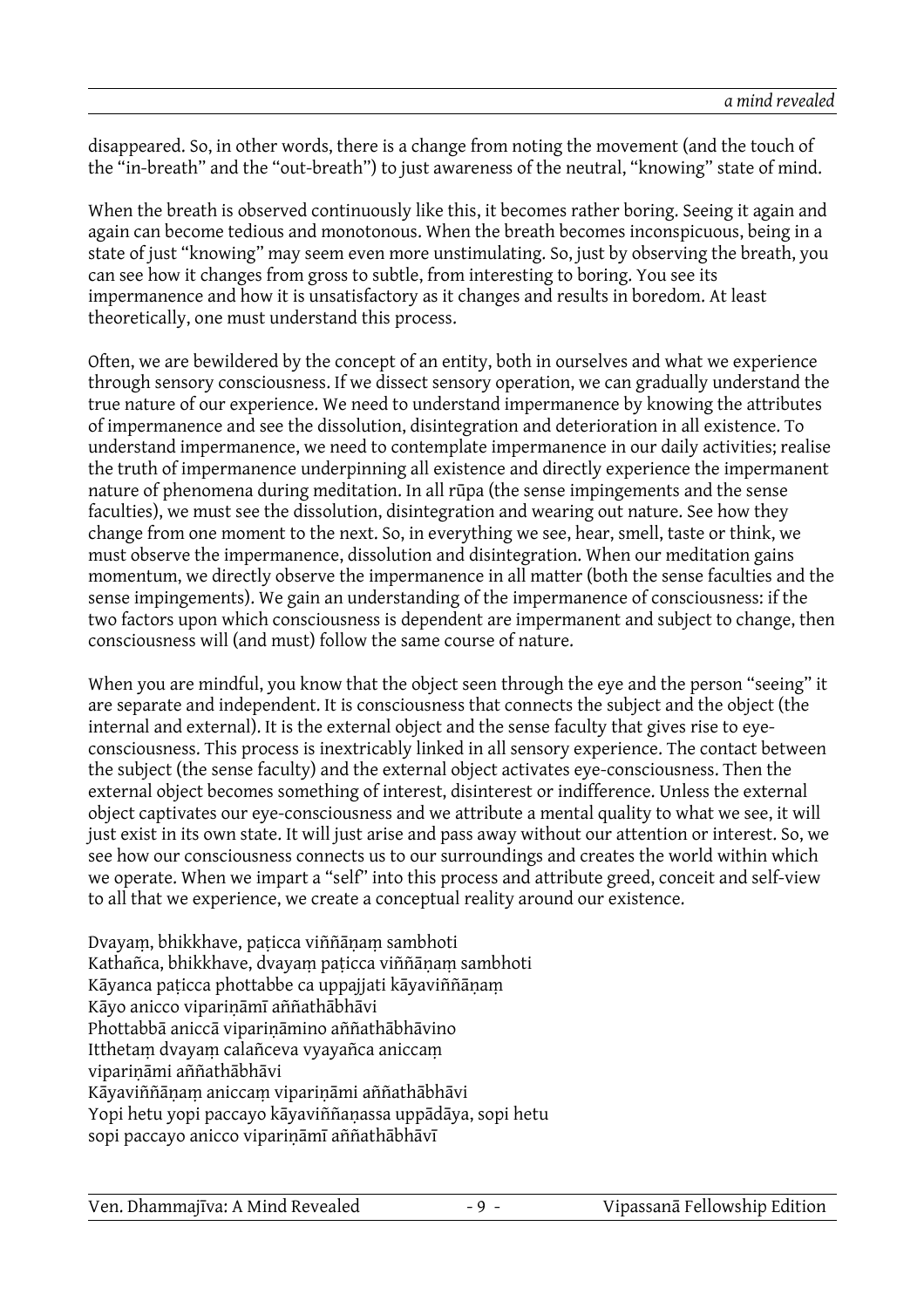Consciousness is dependent on two (dvayaṃ) factors: the object (sense impingement) and the sense faculty. One of the six sense faculties comes within range of the object entering it to give rise to sensory consciousness: eye-consciousness; ear-consciousness; nose-consciousness and so forth In the next section, we will briefly discuss the causality of body-consciousness and its operation by observing the movement of the breath during a session of sitting meditation. Although, the subject of sensory consciousness is theoretically complex, observing the operation of body-consciousness and its causality during meditation is not such a complicated task for a practising yogi.

#### **Causality of body-consciousness**

The body makes contact with a tangible object to activate body-consciousness. To experience the contact of this impingement, the body must be alive. The body cannot experience consciousness or sensitivity unless it makes contact with a tangible object. Without a tangible object, bodyconsciousness is inactive.

Because eye-consciousness and ear-consciousness are particularly strong in respect to their magnetism towards external sense impingements, the Buddha recommends that yogis should go to a quiet place and close their eyes before commencing Ānāpānasati bhāvanā (Mindfulness on the in breath and the out breath). To avoid the distractions that could arise due to eyeconsciousness, you must either go to a place where there are no visual objects (which is near impossible) or close your eyes. For much of our daily lives, we experience the operation of eyeconsciousness. It is the dominant sensory consciousness in our realm of sensory existence. When we go to a quiet place and close our eyes, eye-consciousness and ear-consciousness, which are both very powerful tools of distraction, become rather inactive. It is only when this is done that our attention could be directed to the body.

So, being seated in an erect posture, we close our eyes and give priority to body-consciousness. We become aware of our posture, of being seated on the floor in an erect manner, and that our postures are balanced and symmetrical like the pyramids in Egypt. Body muscles must be relaxed. If you hear sounds, your mind's attention will be taken away to the sounds that have impinged upon your ear-drum. Just become aware that your attention is not with body-consciousness and is with the hearing. Then, if thoughts are continually arising, don't reject this process, but simply be aware that mind-consciousness has taken priority. Make a soft mental note of the thought as "thought, thought." When the thoughts cease, come back to the movement and the touch of the in-breath and the out-breath.

When you observe the breath, you must note the in-breath and the out-breath separately and become aware of the most prominent touching point at which the breath manifests. If your attention is confined to this point, the operation of body-consciousness can be observed. This may be at the tip of the nose, top of the upper lip, the throat area, or the rising and falling of the abdomen (etc.). Whatever it is, let it manifest in its natural course. Discerning the in-breath and the out-breath is possible because of consciousness. With the discerning ability of your consciousness, you can observe the rubbing sensation of an inward flow of the 'in-breath' and an outward flow of the exhalation. With continuous mindfulness, you can identify the air-draft touching your body and its associated sensations. You may note the in-breath as an inward

| Ven. Dhammajīva: A Mind Revealed | $-10 -$ | Vipassanā Fellowship Edition |
|----------------------------------|---------|------------------------------|
|                                  |         |                              |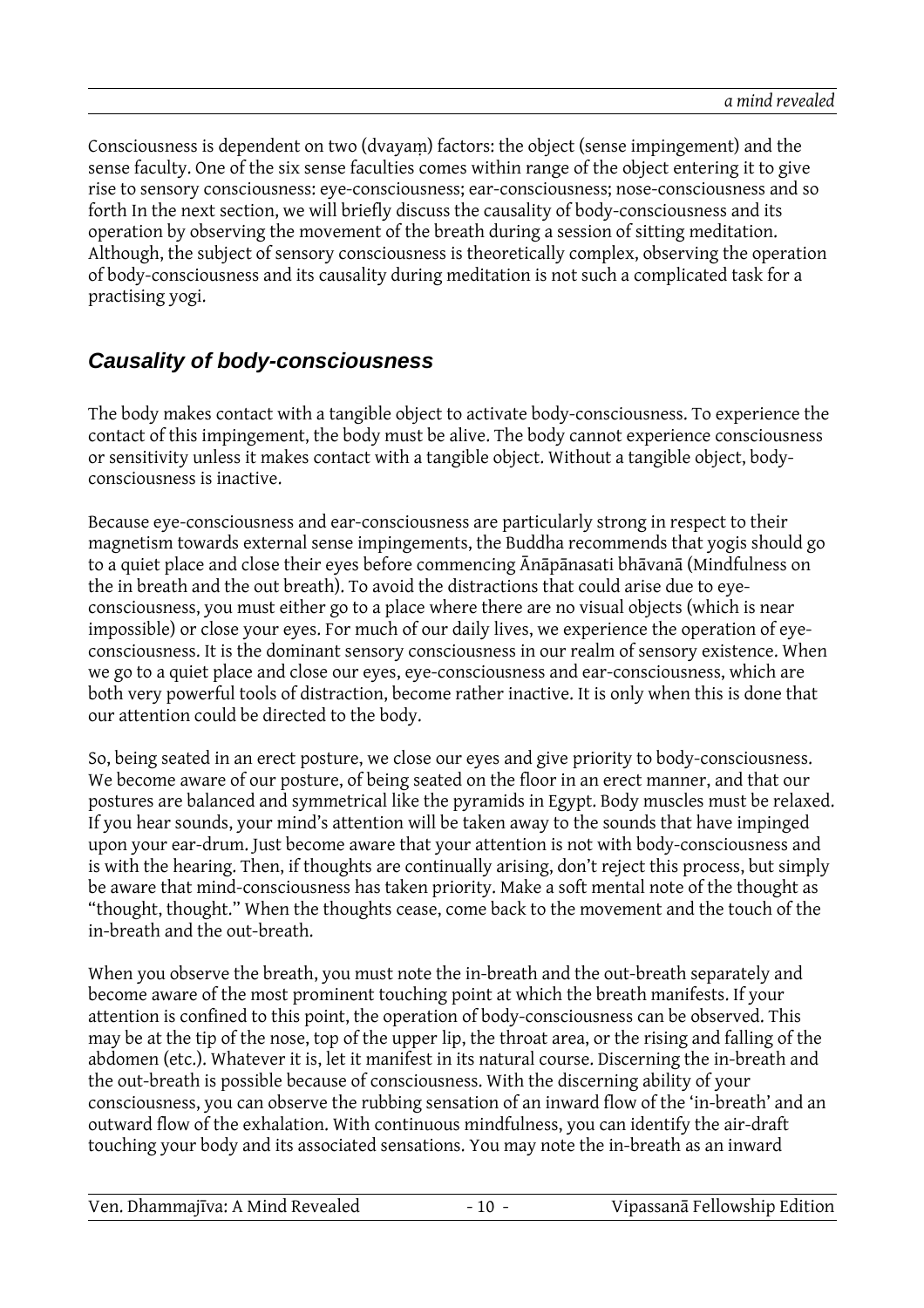rubbing sensation and the out-breath as a quick exhaled release. With the assistance of your consciousness, you can identify the operation of the in-breath and the out-breath separately and discriminately. In this way, the operation of body-consciousness and the causes underpinning its arising and cessation can be observed.

When you are unaware of the operation of sensory consciousness in your chaotic and hasty daily life, you act like a mad monkey, jumping from one experience to another. If you slow down the pace and become mindful, you can see how the mind moves swiftly from one sense faculty to the other. Instead of just indulging in what you see and hear, you become aware of "seeing" and "hearing" as a process and observe the operation of sensory consciousness. To see which one of your sense faculties is activated at a given moment, by a sense impingement, you must pause with mindfulness. When you are mindful, you note that your attention is with ear-consciousness and not with mind-consciousness or eye-consciousness (etc.).

You can draw an analogy between the operation of consciousness and the performance of a stage play. When you watch a stage play, often a spot light moves across the stage to focus on different areas, as well as particular characters involved in a scene. When you simply follow the spot light, as intended by the director, you recognise the actors and become aware of the plot as it actions that unfolds. Similarly, when the spot light of mindfulness is projected on the performance of sensory consciousness, occurring in each of the six sense faculties, you can see, which aspect of the performance is in operation (whether ear-consciousness or eye-consciousness, etc. is the main actor). It may be the eye-consciousness seeing a visual object, or the ear, listening to some music or the nose experiencing a scent. When you mindfully become aware of sensory consciousness, you can note which part of the play is being performed and observe the drama, that is the performance of your 'consciousness'!

As a yogi, you must note the process involved in body-consciousness: "I sat down, closed my eyes and experienced an inward flow - this was the in-breath. Then an out-breath occurred. I noted it as such because it was an exhalation, an outward rubbing sensation". In this way, you observe the movement and touch of the in-breath and the out-breath, separately and independently, as they occur in their natural rhythms. To fully understand the process, however, it is imperative that the attributes of the process are observed in minute detail and with accuracy.

Then you will see how body-consciousness (which arises due to two causes that are by their nature, impermanent) is subject to change and cessation. The body is subject to old age and death. The breath just arises and passes away. As the two ingredients underpinning bodyconsciousness are impermanent, body consciousness must also follow the same course. The experiences gained through body-consciousness change from one moment to the next. For example, if you hold anything, even a piece of cotton-wool, in your hand, the experience of it will change with time. Initially it may seem light, but with the passing of time it will seem to become heavier and heavier, and more and more painful.

You can vividly see the changes in the breath and its touch, by observing continuously the operation of the breath during a session of sitting meditation. If the two causes upon which bodyconsciousness is dependent are impermanent and subject to change, then how can bodyconsciousness be permanent and enduring? The in-breath changes from the beginning, through the middle and to the end. The out-breath also undergoes the same process. The first five minutes of a session of sitting meditation are different to the next five minutes. The manifestation and

| Vipassanā Fellowship Edition<br>Ven. Dhammajīva: A Mind Revealed |
|------------------------------------------------------------------|
|------------------------------------------------------------------|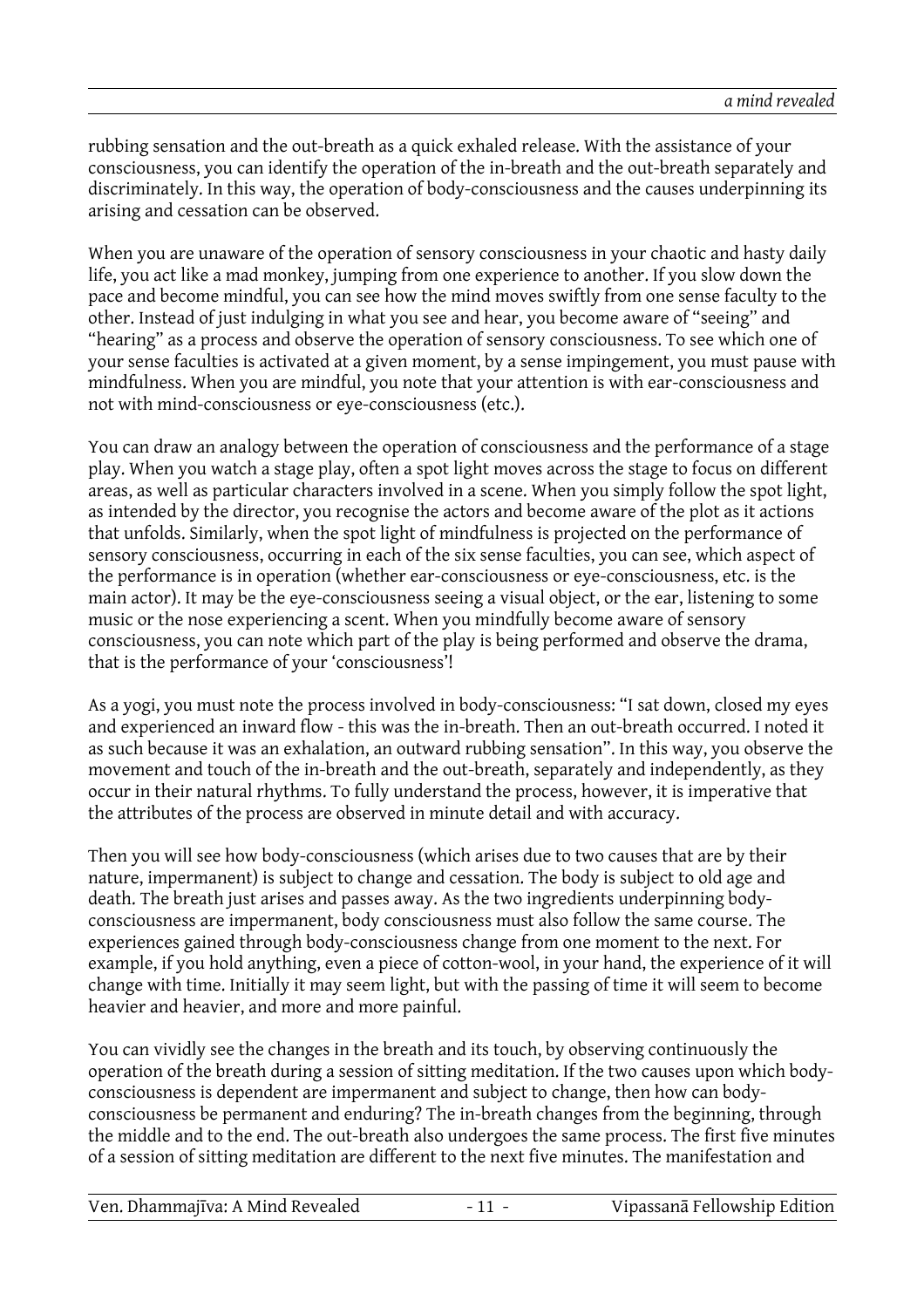experience of the breath changes from one moment to the next. When you are continually mindful of each passing in-breath and out-breath, you observe how the sense impingement underpinning body-consciousness changes from one moment to the next.

When you practice like this, you will reach a stage where you can observe the thoughts that arise in your mind and the sounds coming within range of your ear-drum, along with undertaking meditation on the breath. Although your attention shifts from the breath to the thought and comes back to the breath towards the end of an in-breath, there is continuity of mindfulness, because you noted the operation of the mind. You observed how your attention was with the breath – how it was taken away to the ear and then came back to the body. In this way, you directly observe how the mind operates and interacts with sensory consciousness.

Similarly, during walking meditation, you may see many visual objects, even though your attention is supposed to be on the touch sensation of the feet. But, if you are aware of the shift of attention and are not caught up in the detail of the visual object, you will naturally come back to body-consciousness (bodily sensations).

Habitually, we are immersed in the detail and not this shift. If we just remain 'choiceless' and become aware of the six-fold operation of sensory consciousness, observing the operation of the mind and its attention, moving from one faculty to the next in our day-to-day activities, mindfully, we will not be engulfed by the variety in sensory experience. When we mindfully observe how the mind receives sensory consciousness, we press the "pause" button in our samsāric cycles. If we just indulge in the distractions presented through sensory contact, we are assured of nothing but another round in the carousel of sensory experience which simply takes us from one life to the next in the endless cycle of samsāra.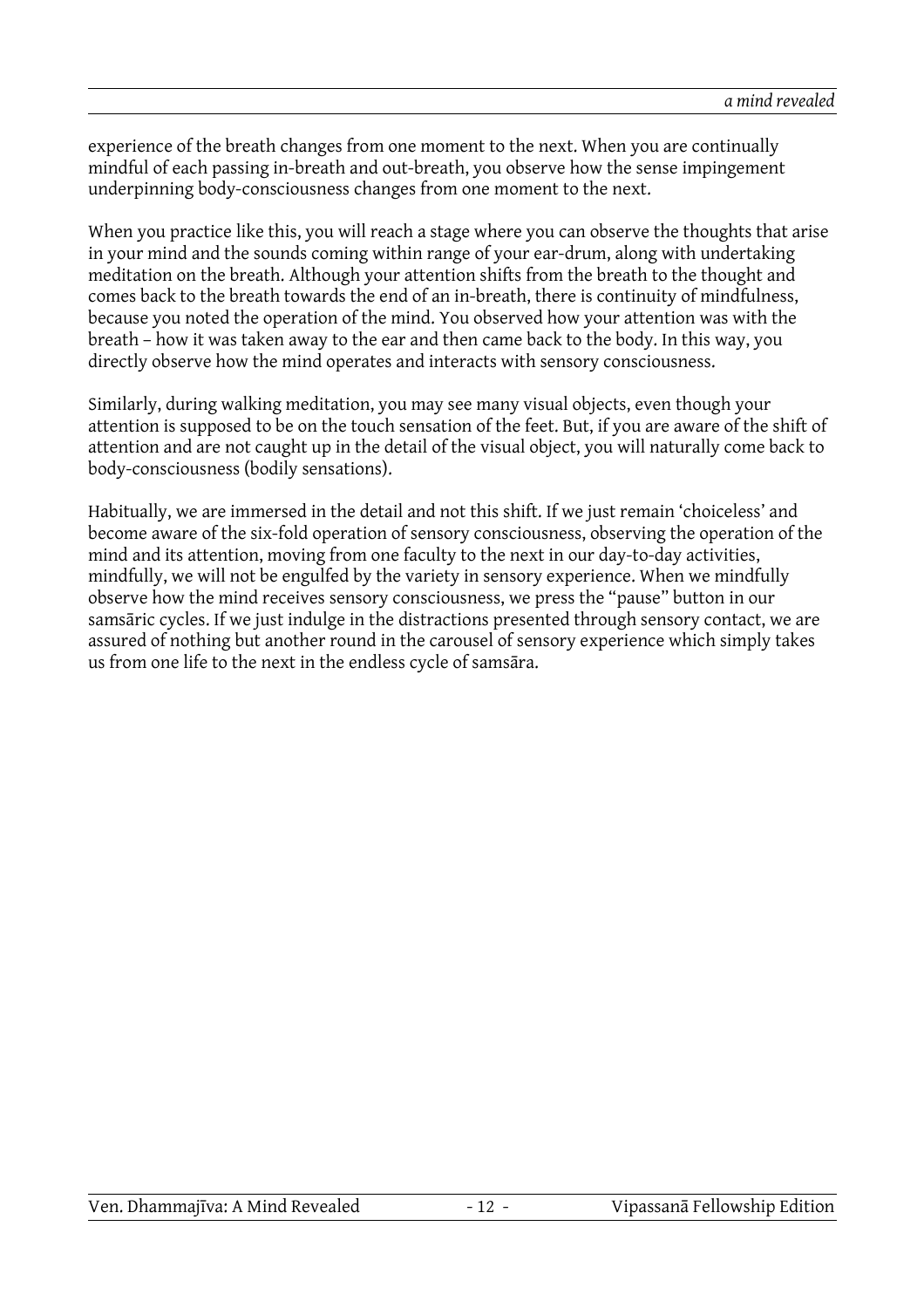### **Chapter 2**

#### **Operation of Sensory Contact**

Yā kho, bhikkhave, imesaṃ tiṇṇaṃ dhammānaṃ sangati, sannipāto, samavāyo, ayaṃ vuccati cakkhusamphasso

The previous chapter considered the causality of eye-consciousness and body-consciousness. If the eye sensitivity catches the sight of a visual object (paṭicca rūpe), giving rise to eyeconsciousness and the mind becomes aware of it, "seeing" occurs. Unless the attention is focussed on eye-consciousness, "seeing" does not occur. Dependent on the eye and forms, eyeconsciousness arises. The concurrence of the three is contact (cakkhusamphassa).

The operation of sensory contact can be seen during a session of sitting meditation by observing the movement and touch of the air-draft, moving in and out. When an air-draft touches the body, it gives rise to body-consciousness. When the mind becomes aware of it, you experience it. Bodycontact can also be observed when the feet touch the ground during walking meditation; when wearing robes or washing the alms bowl. When the body touches an object, giving rise to bodyconsciousness and the mind becomes aware of their concurrence, there is sensory (body) contact (kāya samphassa). At this stage, the mind separates itself from the sensory consciousness occurring through the other five sense faculties, giving priority to body-consciousness.

Observing the detail in sensory contact

Generally, the characteristics (lingha), the signs (nimitta) and the modes (ākāra) of a visual object, which has come within the sphere of perception through eye-consciousness can only be described after "seeing" occurs for four to five cognative processes. Without fixing one's attention upon it for four to five thought moments continuously, we can't separately identify the shape and the manner of the object that has activated our eye-consciousness. If an object is seen only fleetingly, we will not have the capacity to describe its characteristics (lingha), signs (nimitta) and modes (ākāra). But, if four to five thought moments pass with our attention retained on the same visual object, we can describe it with some discerning clarity. In the early stages of practice, many yogis find it difficult to give a detailed account of their meditation on the object of observation. Gradually, with the continuity of awareness and diligent attention, a yogi becomes skilled in recollecting how the primary object was observed in terms of its' intrinsic characteristics, signs and modes in practice.

Similarly, with the breath, it is only after observing it continually for four to five thought moments that a yogi can describe the movement of the air-draft - the characteristics (lingha), the signs (nimitta) and the modes (ākāra). With an in-breath, a yogi can observe its movement, noting its natural characteristics. With the out-breath, a yogi can note and clearly know that an exhalation is taking place.

In this way, you become aware that you are breathing out (and not inhaling), because you are experiencing an outward flow of air or an outward rubbing sensation, discretely from that of the in-breath. With precise aiming and diligent effort, you then become aware of the in-breath from

| Ven. Dhammajīva: A Mind Revealed | Vipassanā Fellowship Edition |
|----------------------------------|------------------------------|
|                                  |                              |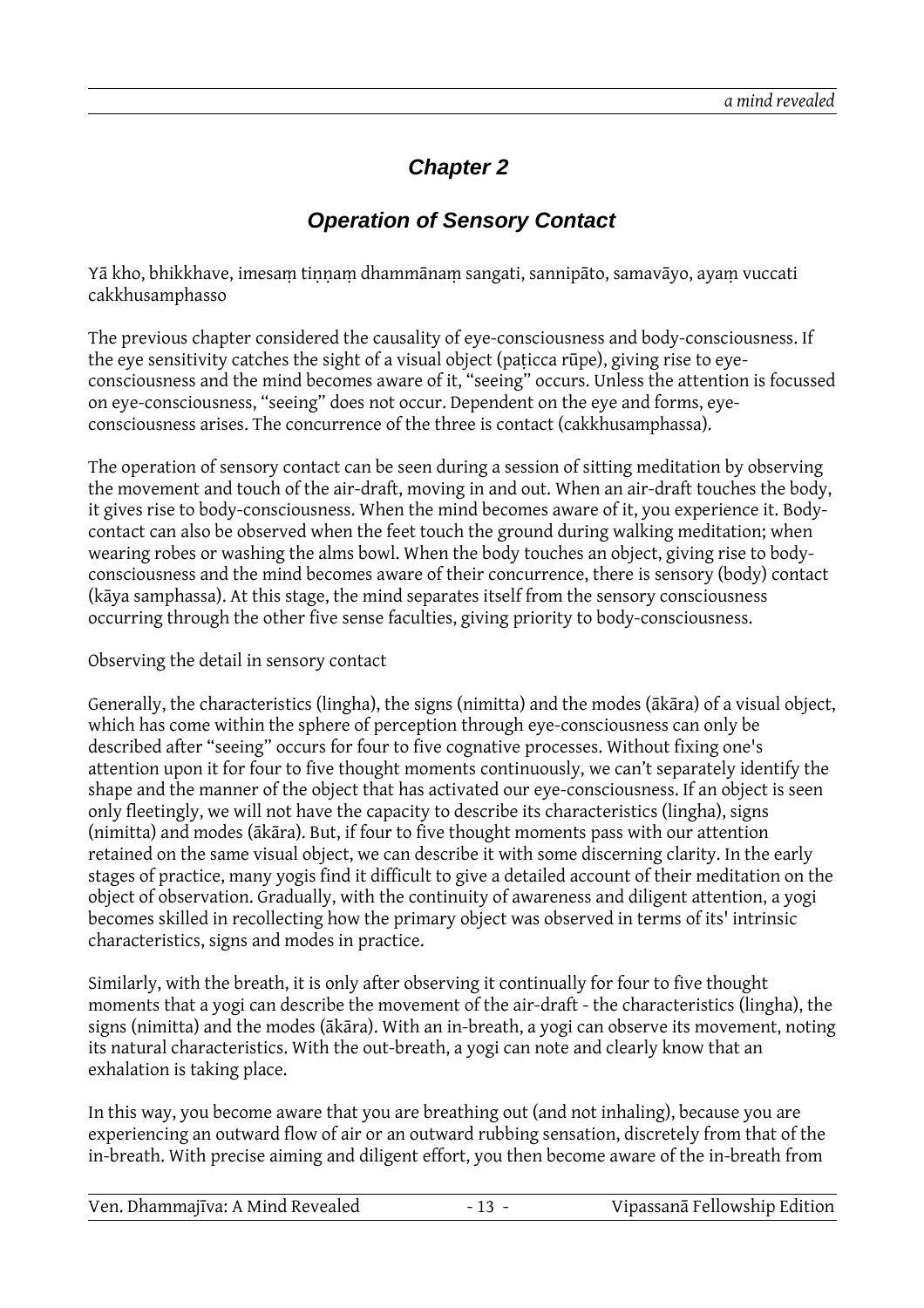the beginning, through the middle and to the end. Throughout this process, you are observing the characteristics (lingha), the signs (nimitta) and the modes (ākāra) of the in-breath. The outbreath must also be observed in a similar manner. When there is choiceless awareness of the breath as it manifests, observing its characteristics (lingha), signs (nimitta) and modes (ākāra) just as they are, there is no room for past perceptions to operate, as continuous mindfulness meets the object directly, as and when it arises. This is the beginning of seeing things as they are.

Sounds, in general may impinge upon your ear-drum, during a session of sitting meditation. But, if you are diligently engaged with the in-breath and the out-breath, you will have uninterrupted mindfulness. In this way, you need to train your mind to observe the characteristics (lingha), the signs (nimitta) and the modes (ākāra) of the in-breath and the out-breath, clearly and separately. Sometimes, the in-breath will manifest as coolness and the out-breath as a warm sensation or a warm outward flow. Whatever the discerning attributes - characteristics (lingha), the signs (nimitta) and the modes (ākāra) of the two processes - just note them and become aware of their operation.

The more detail you observe in sensory contact, the more direct experience you gain about sensory operation. Sensory contact is a very fine and subtle observation It is difficult to catch without sharp and well-developed mindfulness. Further, it is difficult to relate the experience to your teacher during an interview. Ordinarily we are aware of the experience of sensory contact (i.e. the coolness of the in-breath or the warm outward flow of an out-breath). By the time we experience sensory contact it has already occurred and passed. Hence, you have to diligently and continuously follow the process of the breath, moving in and out.

As you mature in your practice, thoughts or sounds may arise in your stream of consciousness while walking, but, you will not be disturbed by them. Instead, the mindfulness will be continuous. Bodily pains will occur, especially after being seated in the same position for a while. Although the mind becomes aware of the pain, it will not be distracted to an extent where its attention is taken away from the primary object (the breath). It is like walking along a busy street. There may be many vehicles passing by and pedestrians crossing a road full of hawkers. Without waiting for the road to clear, interfering with the pedestrians or worrying about the number of vehicles on the road, you just continue to walk along the street, skilfully without any reaction, uninterrupted by external distractions. When your practice matures, you will continually be with the breath, from the beginning, through to the middle and to the end amidst distractions such as pain, thoughts or sounds. As you do this, you observe its characteristics (lingha), the signs (nimitta) and the modes (ākāra) and note them clearly and continuously. This clarity of awareness and practice will enable you to clearly describe your experience to your teacher and discuss the attributes that are unique to the in-breath, compared to the out-breath. This is a real break through in vipassanā practice.

When we observe the movement of the air-draft, "in" and "out" of our body, we can describe body-contact. This is a very subtle observation. Generally, we describe the experience of sensory contact by recollecting our perception or the mental formations associated with it. Sensory contact is particularly discernible when the mind develops to a stage of vipassanā concentration (kanika samādhi). At this stage of momentary concentration, the mind notes each and every object, as and when it arises, discretely and without delay.

As the Buddha taught, as long as the eye, a visual object and the resulting eye-consciousness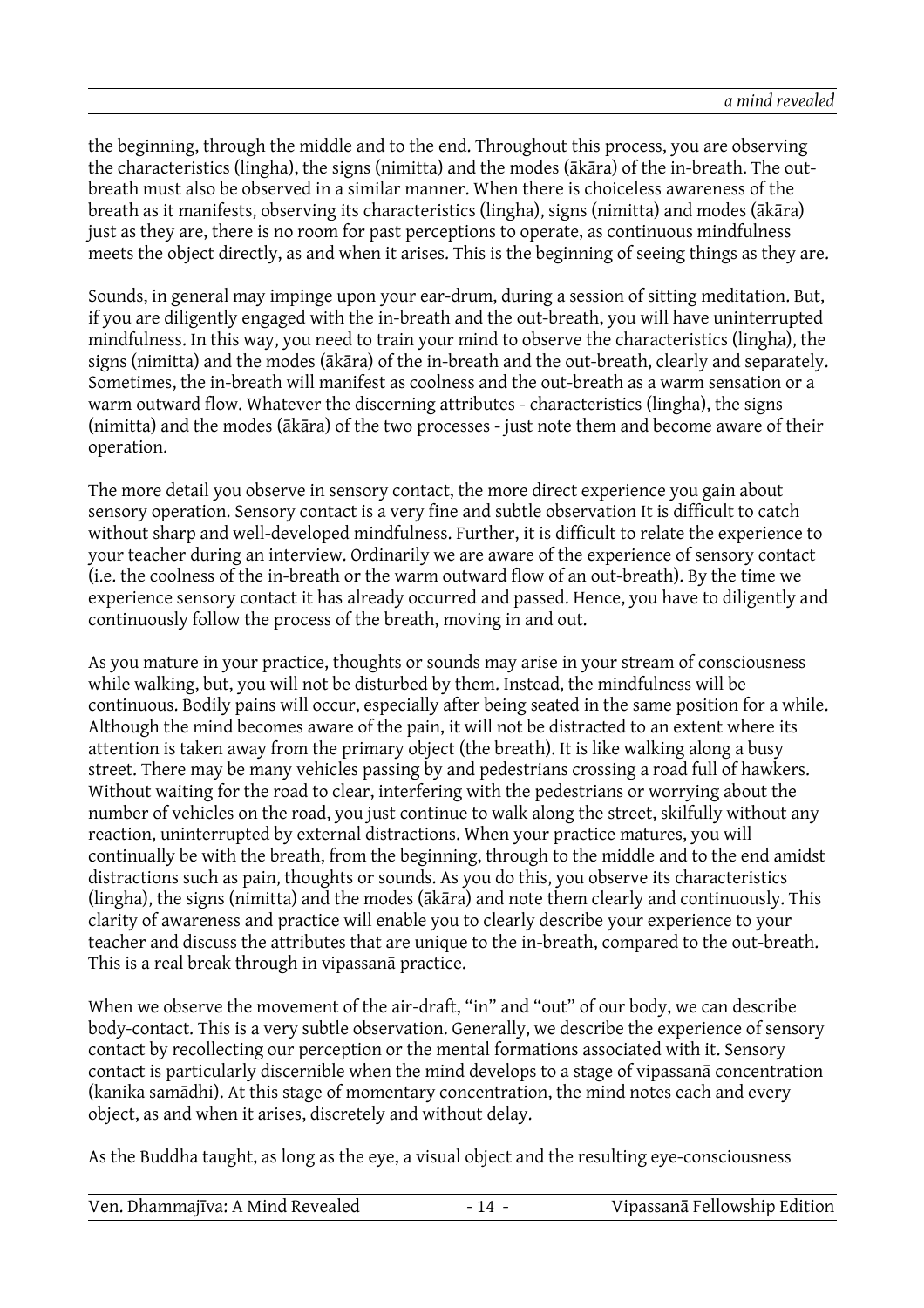operate together and the mind becomes aware of this operation, there is contact through the eye (cakkhusamphassa) and we experience "seeing" (yā kho bikkhave imesam tinnam dhammānam sangati, sannipāto samavāyo ayaṃ vuccati cakkhusamphasso). When we observe this process for four to five thought moments continuously, we can describe what we are seeing. Then, the Buddha teaches how eye-contact is subject to change and is impermanent. If eye-contact occurs because of a particular factor (or factors), that is (are) impermanent and subject to change, then eye-contact must also follow the same course. If something is predicated upon an impermanent cause that is subject to change, then it must also be impermanent and be subject to change by its very nature.

#### **Interplay of mind and matter in sensory contact**

In the Mahānidāna sutta, the Buddha discusses the interplay of mind (nāma) and matter (rūpa) in sensory contact. The Buddha explains that sensory experience becomes relevant to us, when we are able to describe the characteristics (lingha), the signs (nimitta), the modes (ākāra) and exponents (uddesa) of the sense object that is being experienced (adhivacanasamphassa). An object has no relevance, unless it creates a verbal impression on us. To enable this, there must be some contact (resistance impression) (paṭighasamphassa). If we can't describe the rūpa that we experience, it will not be relevant to us.

For example, our bodies are composed of the four elements: the air element (vāyo dhātu), heat element (thejo dhātu), earth element (pathavi dhātu) and the water element (āpo dhātu). During a session of meditation, if your awareness directs itself to a contemplation of the elements (dhātu manasikhāra), you may observe the vibrating quality of the air-element and be able to describe its characteristics (lingha), the signs (nimitta) and the modes (ākāra) in terms of your verbal impression (adhivacanasamphassa). Although the body is comprised of a collection of the four elements, by observing the characteristics (lingha), the signs (nimitta) and the modes (ākāra) of the elements and their unique and innate characteristics, you can separately identify the vibrating quality of the air-element from the liquidity/cohesiveness of the water-element. When your observation of their independent and intrinsic nature and attributes can be described with clarity, there is no confusion. Your verbal impression (adhivacanasamphassa) of the elements is clear. You will not personalise the experience by importing a "self" into this composition of the elements. So you see how sensory contact (samphassa) of any incident occurs with a combination of both verbal impression (adhivacanasamphassa) (when we are able to describe the characteristics (lingha), the signs (nimitta) and the modes (ākāra) of the sense impingement) and resistance impression (paṭighasamphassa).

At the onset of any thought process, cognitive series or event, there are really no defilements created. It is our reaction -indulgence, rejection or ignorance of sensory experience - that gives rise to defilements. Otherwise, the incident (sensory contact) is just a neutral occurrence. Our delusion about the sensory world can be traced back to the illusion created by perception (saññā ). It is saññā that fuels the samsāric fabricating and knotting process. As the Buddha described in the Māgandiya sutta (Sutta Nipāta), for those who are free of perception, there is no knotting process (saññā virattassa nasanti ganthā). In conventional language, we often experience form as an entity. It is not the external object that makes us accept or reject sensory experience. Rather, it is perception (saññā ), which makes us grasp or reject sensory experience.

| Ven. Dhammajīva: A Mind Revealed |  | Vipassanā Fellowship Edition |
|----------------------------------|--|------------------------------|
|----------------------------------|--|------------------------------|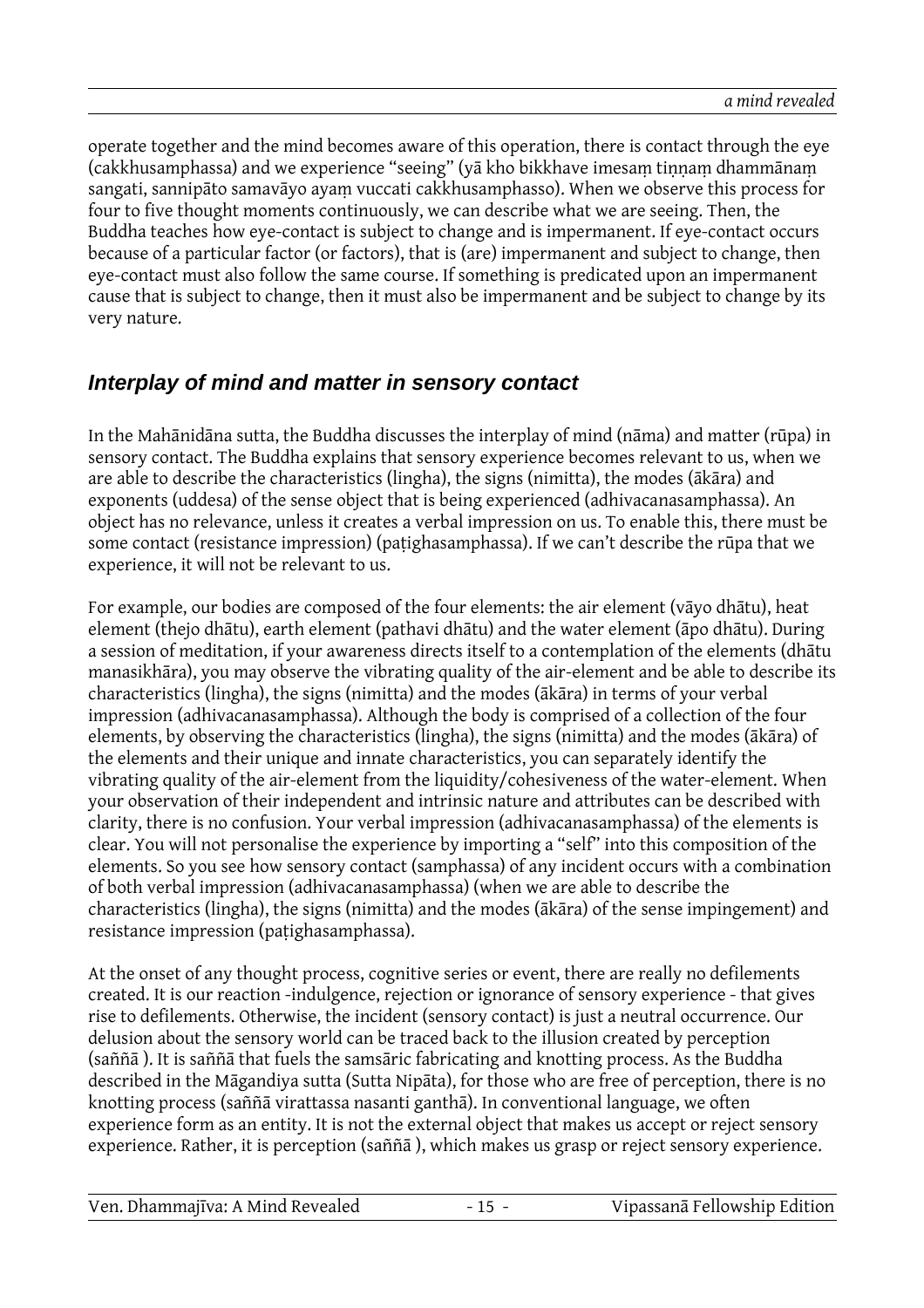With each sound, smell or taste, we experience seamless inner chatter. From morning to night, we regurgitate our sensory contact and the mental formations created around it. It is our regurgitation of sensory contact that causes us to travel through samsāra. By recollecting the detail involved in sensory contact which is usually coloured by preception, we create defilements. But, if we are choicelessly aware of rūpa, as they really are, there will be no defilements created.

#### So, how can we do this in practice?

When you observe the movement of the air-draft, you must observe clearly and continuously the characteristics (lingha), the signs (nimitta) and the modes (ākāra) of the in-breath, as and when they arise, as compared with the out-breath, without a gap. You must be able to describe the object, how it was observed and what was noted in that process (what were the characteristics (lingha), the signs (nimitta) and the modes (ākāra) of the in-breath versus the out-breath). To describe these, one has to repeatedly observe the object as and when it arises without delay and negligence. This is one of the aphorisms in insight meditation. In this way, you train yourself to describe the sensory contact observed during meditation clearly and precisely during your meditation interview. With the in-breath, you observe its characteristics (lingha), the signs (nimitta) and the modes (ākāra) and then the same with the out-breath.

When you observe the difference in the movement of the in-breath and the out-breath, you gain a closer observation of the breath. You can see more detail of the natural characteristics involved in the in-breaths and out-breaths, when your attention is detailed and continuous. With such clarity of awareness, you can clearly communicate your experience to your teacher. You can also note the sounds that attract the attention of the ear-consciousness. How you experienced them, whether you reacted to them or were you able to continue with mindfulness on the breath. Similarly, with pain, you can observe whether you reacted to it, whether the pain intensified or whether you gave into the pain. The pain, or the reaction to it, may be temporarily in the foreground of mindfulness and the awareness of the breath temporarily in the background. It is when you practise like this, that you can continue with uninterrupted mindfulness of the primary object. Slowly, you will understand the nature of sensory experience, as and when it arises, without any reaction.

Gradually, you reach a stage in practice, where the primary object becomes subtle and you are not able to describe the characteristics (lingha), the signs (nimitta) and the modes (ākāra) of the breath, as you were able to earlier, since it is no longer perceivable. Because there is no difference in the characteristics (lingha), the signs (nimitta) and the modes (ākāra) of the in-breath and the out-breath, it is not possible to describe the discerning attributes of the in-breath and the outbreath as the practice advances. Although this stage marks progress, it is common for many yogis to become distracted or confused when there is nothing to observe discriminately and to note. As a result, they hesitate to attend interviews and report their experience to their teacher, feeling that it is a sign of a lack of mindfulness or concentration.

But, there is a solution to this confused and doubting state of mind. In the discourses on the Paticcasamuppāda, the Buddha describes how sense faculties give rise to sensory contact (saḷāyatana paccayā phasso). Alternatively, the Buddha has described that sensory contact occurs because there is nāma and rūpa. For sensory contact, there must be a mental (nāma) and physical (rūpa) aspect. Previously scientific thought assumed that an experiment on a particular object (rūpa), conducted in either the northern hemisphere or the southern hemisphere should arrive at

| Vipassanā Fellowship Edition<br>Ven. Dhammajīva: A Mind Revealed<br>$-16 -$ |
|-----------------------------------------------------------------------------|
|-----------------------------------------------------------------------------|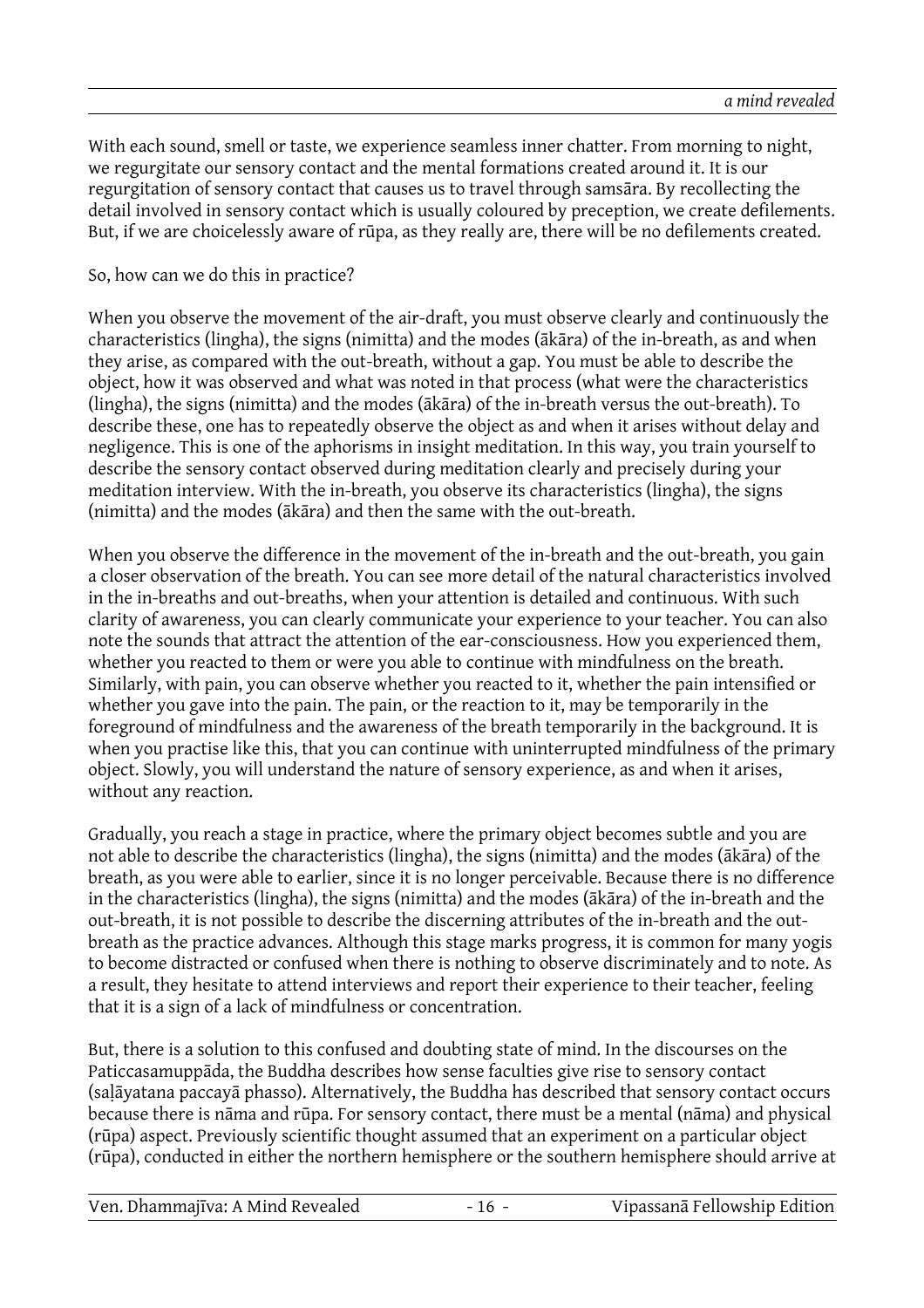the same observation and conclusion and could be repeated with the same results. Now it is said that this is inaccurate as the conclusion reached would depend on the scientist's perception of what was being observed. The two scientists, one in the northern hemisphere and the other in the southern hemisphere, conducting the same experiment on an object will perceive what is revealed in the experiment in two different (or opposite) ways, giving rise to two different conclusions. So, it is the mental perception of an object (rūpa) that gives rise to the variety in description.

There is a popular Zen Buddhist query that provides a useful analogy here. It is asked, if no one is around, would the sound of a large Sandalwood tree falling in a far away forest in the Himalayas be heard? The response is clearly "No"! For it is impossible to hear the sound of the tree falling without a person being present to hear it. For "hearing" to take place, there has to be an ear, which comes within range of the sense impingement (the sound of the tree falling). Hearing cannot take place without the aid of a live ear (just like it is impossible to clap without the aid of both hands).

So, we see how sense faculties and sense impingements exist separately and independently. It is our reaction to what is being experienced that causes tension. From morning to night, we react to the incidents of this world, which just occur independently, through their own cycles of nature. Unnecessarily, we personalise them, due to greed (tanhā), conceit (māna) and self-view (ditthi), the three hallmarks characterising the hallucination of a "self". So, our reality becomes a reflection of the illusory "self". However, observing what unfolds within and around us without the interference of an "I" gives one a taste of the truth underpinning one's existence. This is the function of mindfulness. It enables us to directly and choicelessly observe the process. As long as we are with the detail involved in the process, perception (saññā) loses its space of operation. Our observation is unlikely to be propelled by an "I". It is just a process of "seeing", "feeling" or "hearing". There is no person to "see", "feel" or to "listen".

For sensory contact to occur there must be nāma and rūpa. This much is clear. To hear the falling tree, there has to be an active ear and the mind must become aware of the "hearing" occurring through ear-consciousness. As long as there are perception and thoughts, relating to sensory contact, there will be good and bad, pleasant and unpleasant, attractive and ugly (etc.), creating diversity and tension in our existence. Yet, if there is a cessation of nāma and rūpa, sensory contact will also cease and this tension will no longer be present.

In the Kalahavivāda sutta, a man asks the Buddha, "where does nāma and rūpa cease? The Buddha responds that it is where nāma and rūpa ceases, that sensory contact also ceases. So, during meditation, when we experience a state of mind which does not perceive the breath, we experience the cessation of our perception of rūpa, to a certain extent. It appears as if sensory contact has ceased. In this state of mind, we become aware of an experience that cannot be expressed in words. This state of mind is characterised by the dialectic of a seeing that is not apparent, a hearing that does not generate a sound, being alive when you feel as if personality is dead. The 'contact' experienced does not give rise to any 'arising'. When the perception of the breath appears to have ceased during meditation, there is no apparent sensory contact, as the characteristics (lingha), the signs (nimitta) and the modes (ākāra) of the causal link of rūpa ceases. Your perception of rūpa at this stage is not ordinary (na saññasaññī), neither have you fainted (na visaññsaññī) nor have you reached the immaterial brahma realms (no pi asaññī), yet you are not without a perception either and you are alive and not dead (na vibhūtasaññī). When

Ven. Dhammajīva: A Mind Revealed - 17 - Vipassanā Fellowship Edition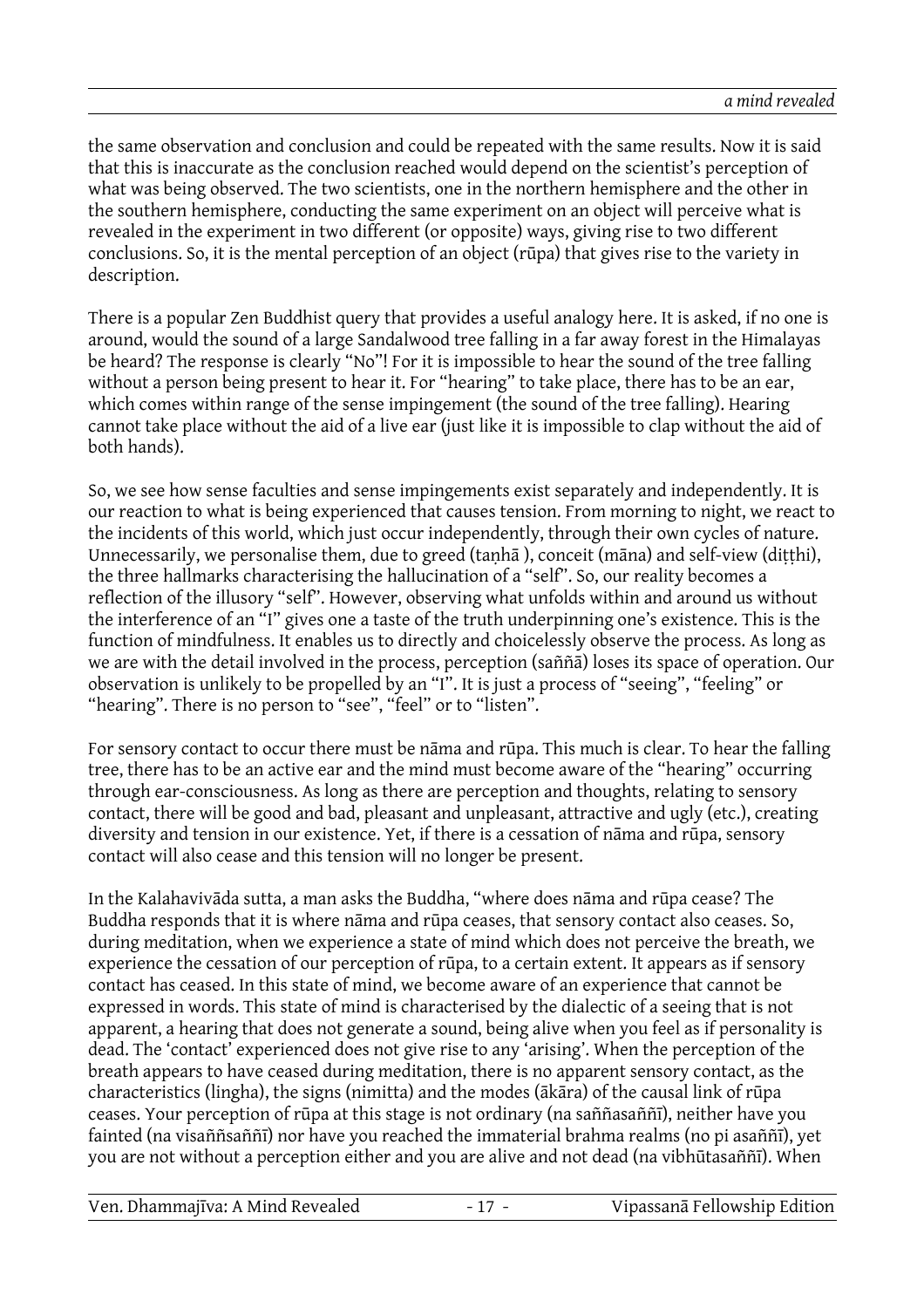you are in this state of equilibrium, you experience contact which does not arouse any mental proliferations (evaṃ sametassa vibhoti rūpaṃ saññānidānā hi papañcasaṇkhā) or a mental reaction, either positive or negative. The rūpa (form), you experience cannot create defilements. Then, for the first time, to a certain extent, you are beyond tanhā, mānā and ditthi - you transcend "personalisation".

When you reach this stage in practice, you have steadfast mindfulness. It is not an ordinary awareness, but one that is strengthened by continuous attention to the primary object. So, at this stage, you must skilfully and without interruption become aware of vibhūta rūpaṃ (rūpa devoid of perception) for as long as possible to progress towards a stage of finer mental development. If you can be aware continuously of this "knowing" state of mind, you will progress to experience the enlightenment factors of rapture (pīti), joy (sukha) and tranquillity (passaddhi). At this stage of practice, one has to exercise caution and be aware of two possible traps: firstly, one could fall asleep due to the lack of dynamism in the practice or its relatively 'uneventful' nature. Secondly, one may entertain doubts, wondering whether the path is wrong or whether one's mindfulness is weak. However, if a yogi's mind is well prepared to meet these traps during practice, they can be avoided.

Of the six sense faculties, the operation of body-consciousness is a relatively gross experience. Although sensory contact is generally discussed first with reference to eye-consciousness and eye-contact, practising yogis could benefit from a discussion of the operation of bodyconsciousness and body-contact as it can be directly experienced during a session of meditation.

#### **Observing the operation of sensory contact during meditation**

Yā kho, bikkhave, imesam tinnam dhammānam sangati, sannipāto, samavāyo, ayaṃ vuccati kāyasamphasso

By undertaking Ānāpānasati bhāvanā, a yogi establishes continuous mindfulness on the movement of the in-breath and the out-breath. During this process, a yogi clearly notes and discerns the experiences gained through an inhalation and an exhalation as well as the bodily sensations that arise. Bodily sensations may also arise through the body's contact with the floor or a meditation cushion or due to the touching of the two palms, whilst being seated. Bodyconsciousness (kāya viññāna) arises when there is awareness of the breath (vāyo phottabba) at the moment it contacts the body (kāya). There are three elements that need to operate together (saṇgati sannipāto samavāyo) in order to experience the associated feelings and sensations. In this example of breathing, these are: the striker element (air-draft), the base element (the tip of the nose or the top of the lip (body sensitivity) and the ignition element (body-consciousness). Feelings are a direct result of sensory contact. There is no other way for feelings to arise.

When you become aware of the movement of the in-breath and the out-breath, you experience body-contact (kāya samphassa). When the breath moves in and makes contact with the body, the mind perceives it, thus, clearly noting the sensory contact that occurs through an inhalation. As long as you are aware of the three elements: the breath (which is the sense impingement (ārammana); the body sensitivity (dvāra) and body-consciousness (tadupapanna), you experience body-contact. When your mind becomes aware of the interplay between these three ingredients,

|--|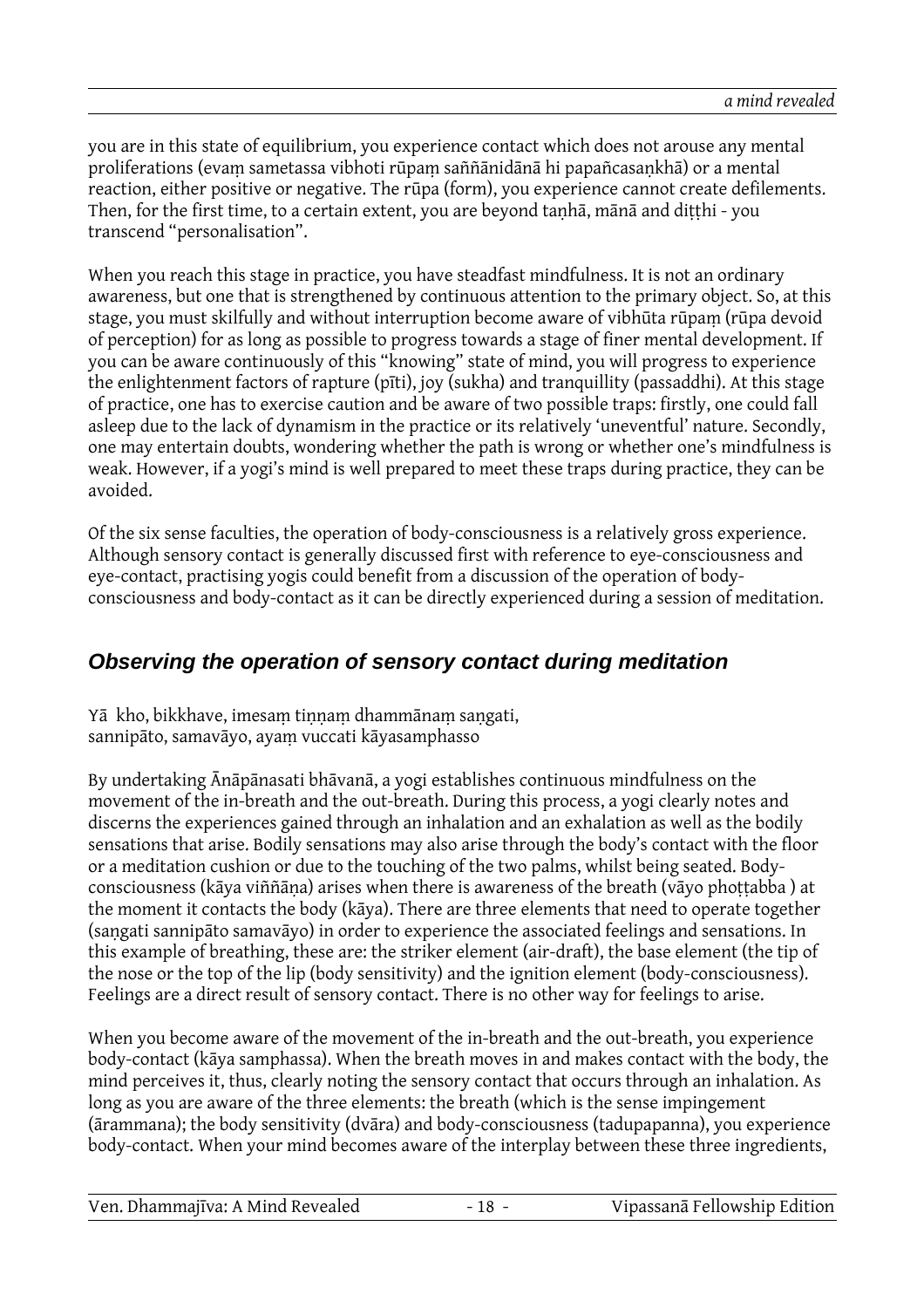one at a time, you observe sensory contact. With continuous awareness of the breath (bodycontact), you can clearly discern the operation of sensory contact: the awareness of the interplay between the sense impingement (the breath), the sense faculty (the body) and bodyconsciousness (which registers in the mind). Contact through the other faculties also involves the same three elements. Whatever we experience involves a contact of the senses (saḷā yatana), an object and the resultant consciousness. For body-contact to be experienced, the mind's awareness must be within the field of perception of an impingement on the body (i.e. the "in" and "out" breath).

Throughout this observation, a yogi continues to experience sounds entering the earconsciousness, smells entering through the nose as well as the tongue experiencing various tastes. Images imprinted in our memory could also manifest in our stream of consciousness. The mind may wander and experience the sensory contact of these experiences. Yet, when the mind's attention returns to the in-breath and the out-breath, and it is sustained, the sensory consciousness experienced through the other five faculties does not manifest. Although the other faculties continue to make contact with sense impingements, we don't experience the sensations gained through them, because our consciousness is engaged with the body (the breath).

So, you can discern how the mind gives priority to only one sensory consciousness at a given time and experiences the associated sensations. When the mind's attention is drawn to the movement of the breath, and is sustained there, then the experiences gained through the other sense faculties are not available. Although sounds and thoughts may have interfered with the stream of consciousness, you can now continue with uninterrupted mindfulness upon the breath. If the mind's attention is drawn to the sounds entering through the ear or the thoughts that arise in the mind, you will experience sensations arising through ear-consciousness and/or mindconsciousness and at that time, the touch of the in- breath or the out-breath is not perceivable. Once the hearing or the thinking finishes, the attention may return to body-consciousness (the movement and the touch of the breath).

Within each passing moment, continuous transactions occur between the six sense faculties and the objects that attract their attention, although priority can only be given to one of them. When you experience the sensations of body-consciousness, the experiences gained through the other faculties lose their space of operation within our awareness. But, it is impossible to discern these individual and separate transactions, as the mind moves with such extraordinary speed, unless we are continuously mindful of sensory contact. A mind that continually runs after sensory experience has no clarity of awareness. It is simply a muddled state of mind, perceiving a myriad of sensations, intermingled with emotions, manifesting as one unified (and confused) sensory experience. This is how the unwieldy mind experiences sensory contact. A yogi, however, will clearly note and know the discerning feelings of the in-breath versus the out-breath and know the experience gained through body-contact, compared to eye-contact, due to well developed mindfulness.

When we experience sensory contact, we can experience its associated feelings. So, in this equation, sensory contact remains in the middle. When the mind is aware of sensory consciousness, there is sensory contact and dependent on this contact, feelings arise. To trace this dependent equation, during a session of Ānāpānasati bhāvanā , we must note the experience of the in-breath and the out-breath, separately and independently, clearly identifying the discerning features of the two phases, as much as possible. When we refer to sensory contact, we

| Vipassanā Fellowship Edition<br>Ven. Dhammajīva: A Mind Revealed<br>$-19 -$ |  |
|-----------------------------------------------------------------------------|--|
|-----------------------------------------------------------------------------|--|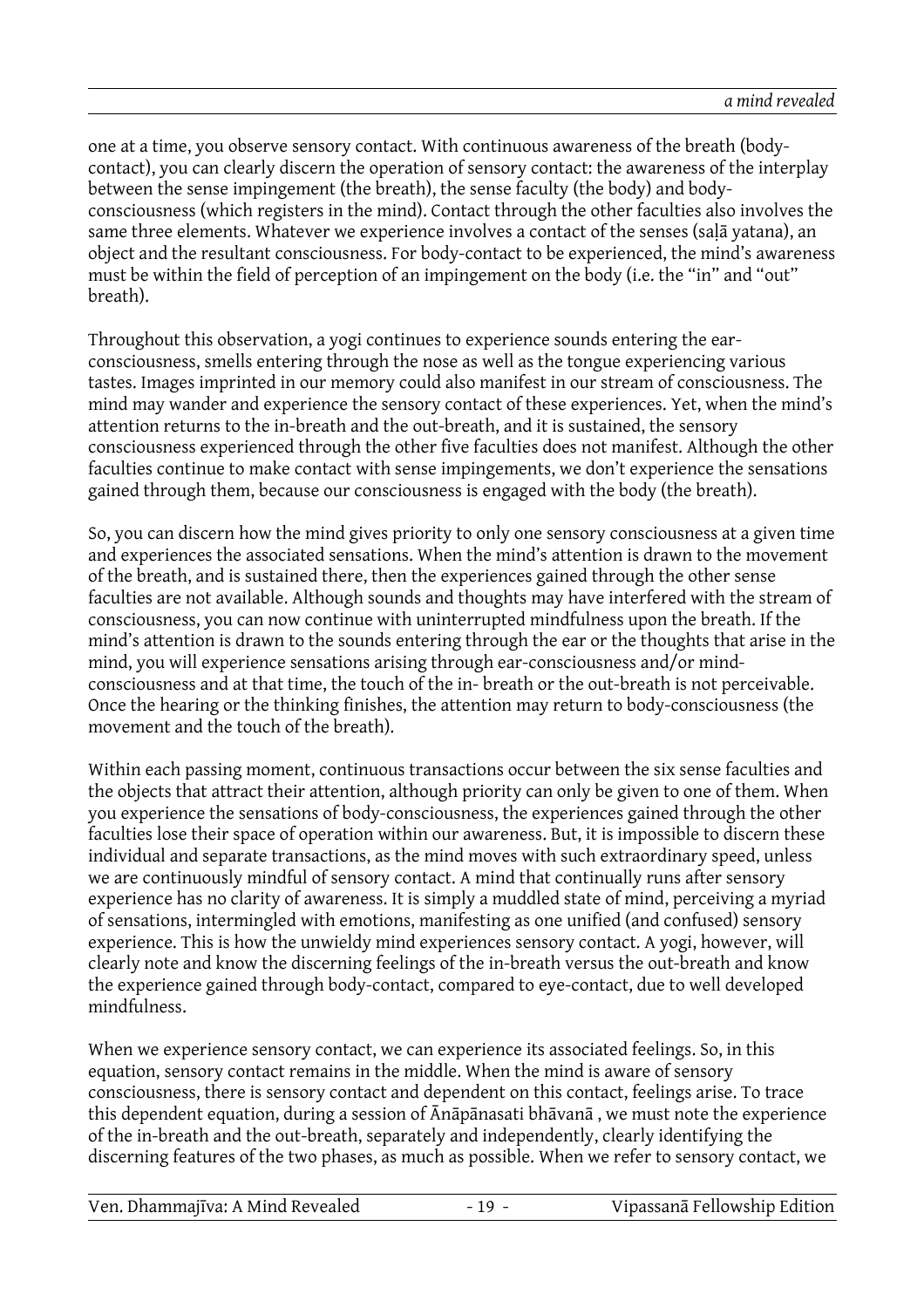refer to the sensory consciousness that has won the attention of our awareness. If we know that our mindfulness is continually on the in-breath and the out-breath, then, through the associated sensations of the in-breath and the out-breath, we can discern that our awareness is retained upon body-contact at that moment. The information gained by observing the two phases will confirm that the mind's attention is with the breath and that Ānāpānasati bhāvanā is in progress. This is a sign of diligent effort and precise aiming. At that point, there isn't any sensory contact with eye-consciousness or ear-consciousness and so on.

During Ānāpānasati bhāvanā, we directly become aware of this because we are observing the phase of the in-breath separately from the out-breath, clearly noting the sensations that arise in each process. Through the sensations and feelings that we experience, with continuous mindfulness from one sense faculty to another, we become aware of the operation of sensory consciousness. So, if our attention is on the in-breath and the out-breath, any sounds that enter our stream of consciousness will not be heard, or at least, they will not disturb our meditation.

When Ānāpānasati bhāvanā is in progress, we maintain continuous awareness of the point at which the in-breath and the out-breath touches and in this way the mind retains its awareness on body-contact, from one moment to the next. Then, we clearly see the operation of the three elements: body sensitivity (kāya), the breath (vāyo phottabba dhātu) and the resultant body consciousness (kāya viññāṇa) - the three elements that the mind experiences as sensory contact, which in turn gives rise to sensory experience (feelings). As long as these three aspects are in operation, they give rise to sensory contact (samphassa) and its associated feelings. The feelings and sensations experienced through the in-breath and the out-breath can be clearly noted in this process. The indifferent feelings experienced in the gap between the in-breath and the outbreath can also be noted. With continuous mindfulness, we observe the sensory contact of the inbreath and the out-breath and the sensations that they create. In this way, we can discern that feelings are experienced because we have sense faculties (saḷāyatana) and their contact with sense impingements.

In any sensory transaction, becoming aware of the associated feelings, enables us to know that the mind is now with the eyes, the ear, the in-breath and the out-breath (etc.). The indication that sensory contact is present is confirmed by the feeling that is associated with it. When we continue to observe one sensory experience, the experiences gained through the operation of the other five sense faculties lose their opportunity to manifest in our awareness and materialise in perceptions or mental formations. By confining our focus to the operation of the most prominent and conspicuous sensory consciousness (in this case body-consciousness), we have the developed clarity of awareness to observe the causality underpinning sensory experience.

To clearly note the operation of body contact during Ānāpānasati bhāvanā , we must see the difference in the experience gained through the in-breath versus the out-breath. However subtle, there is a difference in the feelings experienced through the in-breath compared to the outbreath. For such a detailed and subtle understanding however, uninterrupted mindfulness with precise aiming is necessary. Similarly, during walking meditation, we must see the difference in the experience gained through the touch of the right foot, compared to the left foot. There is a difference in the experience of the touch sensations of the right foot, compared to the left. As we continue to walk up and down with uninterrupted mindfulness, we can observe how our attention shifts from body-consciousness (the touch sensation of the foot) to eye-consciousness, when we become distracted by an external object, especially at the end of the walking path. We

Ven. Dhammajīva: A Mind Revealed - 20 - Vipassanā Fellowship Edition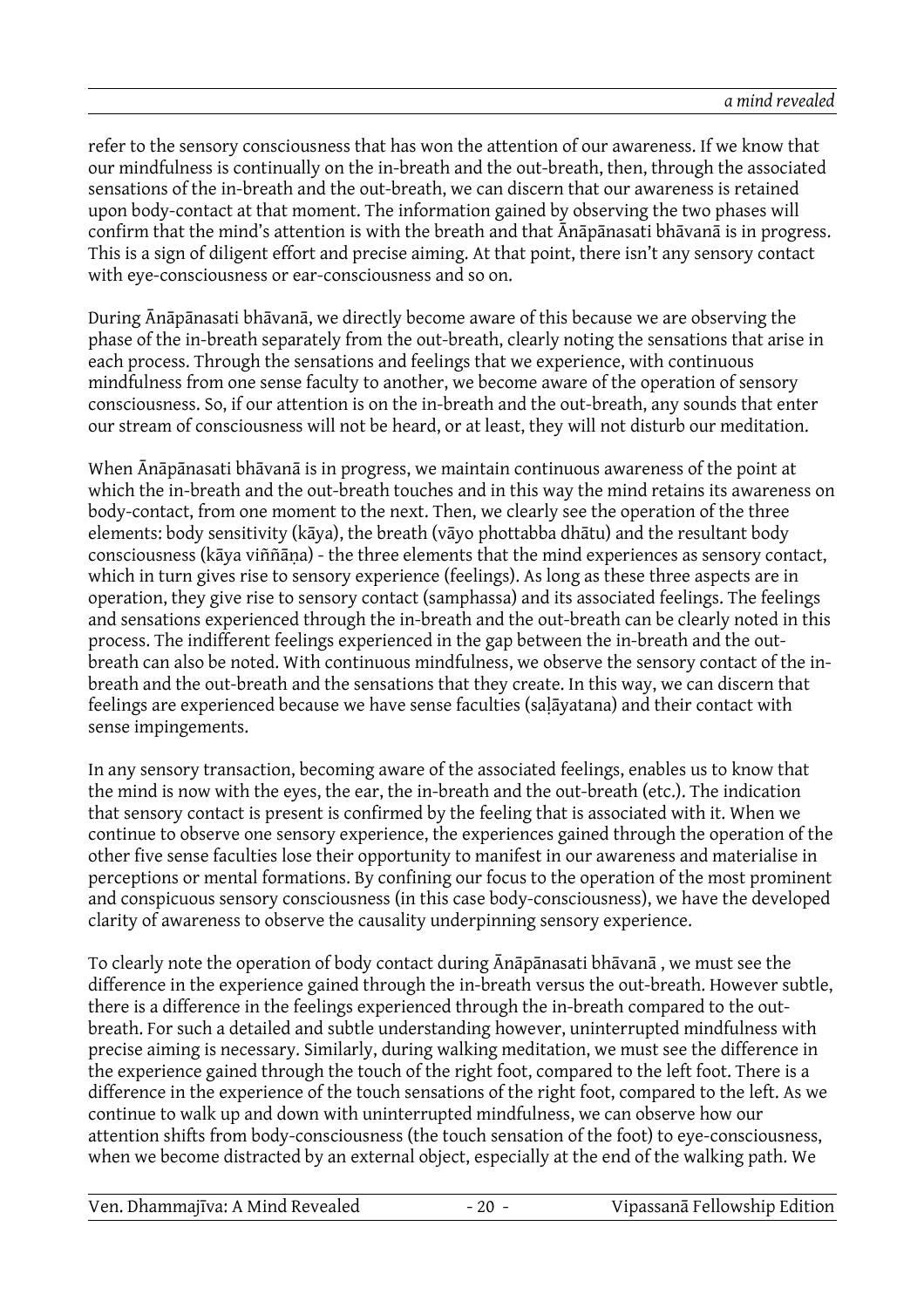can clearly discern the shift from one sensory consciousness to another, when mindfulness is sharp and continuous.

Even the shutting and opening of our eye lids occur with sensory contact and give rise to feelings. But, we cannot observe this, unless we have well developed mindfulness. Without continuous mindfulness it is simply impossible to observe the numerous transactions that continually occur through the six sense faculties and their operation. By retaining our attention on the feelings experienced through the sensory contact of one sense faculty, (for example, the breath touching the body), two important observations are possible: (1) the other sense faculties are inoperative and have not won the attention of our awareness; and (2) without sensory contact, there can't be any feelings. When we directly observe this in practice, we realise that feelings are experienced because there had been sensory contact due to the operation of one of the six sense faculties.

During the time that the Buddha was residing at the Jetavanārāmaya, the resident Sangha were dedicated to their meditation practice and had strict adherence to the vinaya. Inspired by their commitment and dedication, the lay supporters developed deep respect for them. The wandering ascetics of other sects however, out of jealousy for the respect lavished upon the Sangha, began to condemn their practice by slandering them whenever they saw them. Everything that the Sangha did was criticised. The Sangha complained to the Buddha. The Buddha listened patiently. He then asked the Sangha whether they experienced pleasant and unpleasant feelings. The Sangha responded, "yes". The Buddha taught the Sangha about the benefits of not personalising any pleasant or unpleasant feelings; or attributing their cause to someone else. If sensory contact is experienced with greed (tanhā), conceit (māna) and self-view (ditthi), then, you will identify with them and create defilements. It was because the Sangha experienced sensory contact through a prism of greed, conceit and self-view, that they were affected by the derogatory comments. To remain neutral amidst any adversity or triumph, one must reach a state of mind neutral to sensory experience - a state of mind and consciousness that appear to be unrelated to the sense impingements (when you behave as if you are blind when you can see; or to act as if you are deaf, when you can hear (etc.)). As long as tension is created (both positive and negative) due to a sense impingement and perception is still anchored upon greed, conceit and self-view, one will continue to react mechanically to sensory contact.

The Buddha's response regarding this incident appears in the Udāna, recollected as a spontaneous utterance of joy:

Gāme araññe sukhadukkha phuttho, nev'attato no parato dahetha, phusanti phassā upadhiṃ paṭicca, nirūpadhiṃ kena phuseyyum phassā.

"Touched by [pleasure and] pain in village or in forest Think not in terms of oneself or others Touches can touch one, because of assets How can touches, touch him, who is asset-less?"

Here, the term "assets" or upadhi refers to our grasping of the five khandhas, when we are carried away by worldly conventions due to greed, conceit and self-view.

| Ven. Dhammajīva: A Mind Revealed |  | Vipassanā Fellowship Edition |
|----------------------------------|--|------------------------------|
|----------------------------------|--|------------------------------|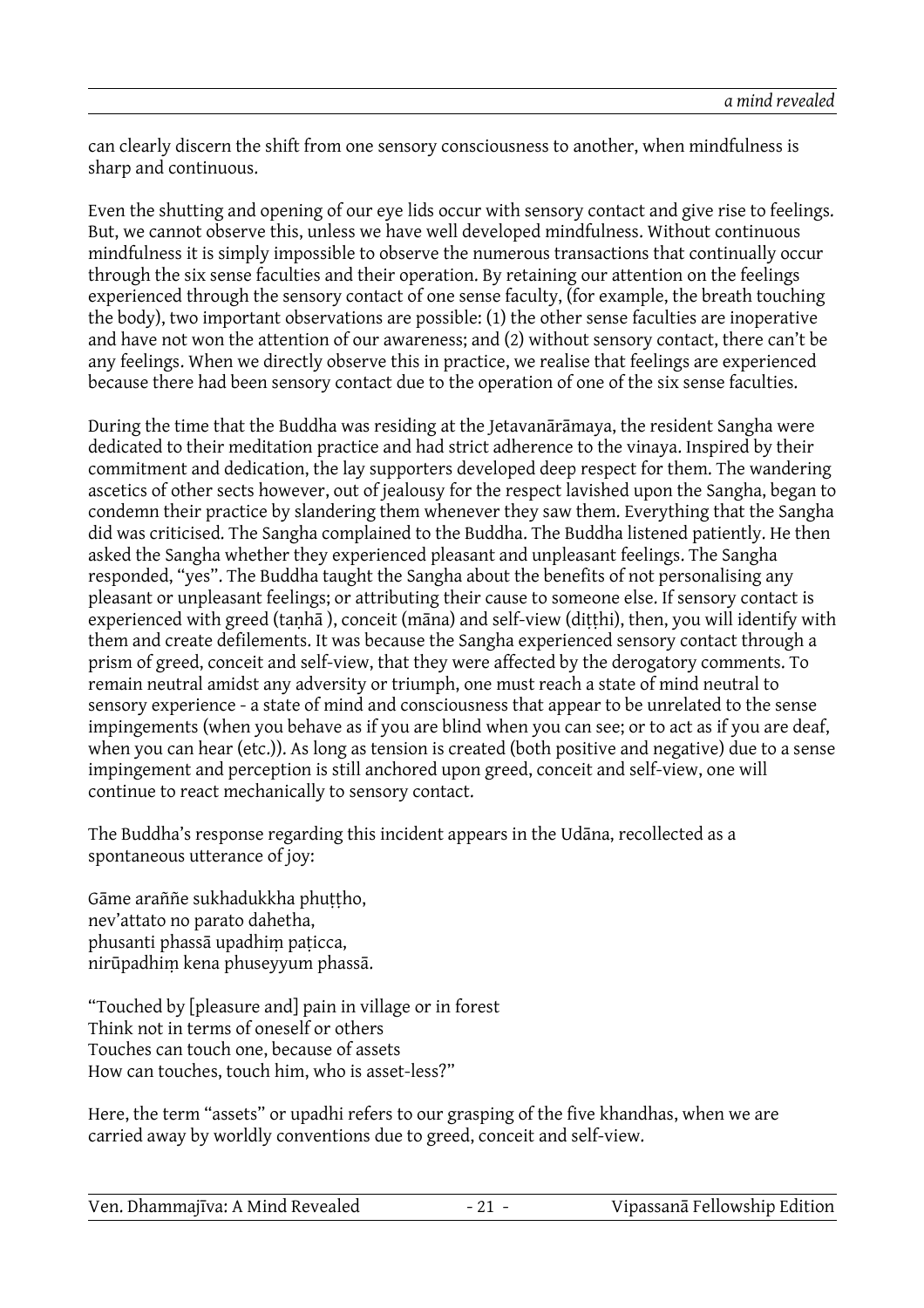So, the Buddha recommends that yogis go to a solitary place, be seated in a suitable posture and focus their attention on the movement and the touch sensation of the in-breath and out-breath and the operation of body-consciousness; exercise moral restraint; develop concentration and focus awareness on body-contact and experience its associated feelings.

When we practice in this way, we gradually dispose of our attachments (although temporarily) and cleanse our consciousness (citta) of the five hindrances. We experience a freedom from the five hindrances (cittaviveka). Yet, within us remains greed (as a latent tendency) that fuels our attachment to the five khandhas. This attachment to the five khandhas gives rise to a perpetuation of an ego or an enduring identity of a "self". If sensory contact is experienced through the triple proliferation of greed, conceit and self-view we will unnecessarily create defilements as a result of it. So, in meditation, we must transcend sensory indulgence and reach a state of mind virtually devoid of sensory contact and experience. This is the practice that the Buddha prescribed for yogis.

During Ānāpānasati bhāvanā, our experience of the breath becomes subtle and gradually reaches a stage where, due to its subtlety, our mindfulness cannot focus upon it to discern its movement or touch. At this stage, we experience a state of mind almost devoid of the operation of impingement contact. We experience a preliminary or primordial form of consciousness - one that appears as if it is unavailable to the five physical sense faculties. There is no apparent experience gained through the five sense faculties. The only experience that was available through body-contact (the breath) is also now no longer perceivable. It is only when this somewhat neutral consciousness connects to the senses that we perceive and experience sensory contact.

At this stage of practice, a yogi experiences a contact which does not give rise to feelings that can be described in words. It is a neutral state of mind. There is a contact which is present, yet is not easy to explain. Its quality is neutral and does not give rise to any mental arousal. It does not fuel attachments, unless one imports greed, conceit or self-view into this subtle state of awareness. So a yogi commences the practice by observing the operation of sensory contact and feelings to gradually transcend sensory contact in order to encounter an experience that is somewhat beyond the spatial and time dimension, where the mind cannot perceive the location, time or any conceptualisation Then, for the first time, you experience a glimpse of the "self" or ego (sakkāya dițți) being absent in your awareness. If you progress without fear or entertaining doubts during this stage of practice and do not import greed, conceit or self-view to this observation, you will experience great joy and rapture which marks a stage of extinguishment or 'giving up' (paṭinissagga) of gross sensory experience.

Our samsāric inclination is to develop greed, conceit and self-view through sensory contact and experience. So, to understand sensory contact in meditation, we must begin with an awareness of body-consciousness (kāyānupassanā) and gradually progress towards an awareness of subtle sensory contact, which is almost not apparent. At this stage of practice, the obsessive forms of defilements lose their momentum of operation within our stream of consciousness and we experience an 'extinguishment' of the hindrances whilst creating a foundation for the development of vipassanā insights. This foundation is the necessary stepping stone to finally free ourselves of the greed that fuels the attachment to the five khandhas. By contemplating upon the body (kāyānupassanā) and body-contact and seeing its cessation during meditation, we understand sensory contact and will forsake it to transcend our illusion of a "self", although

Ven. Dhammajīva: A Mind Revealed - 22 - Vipassanā Fellowship Edition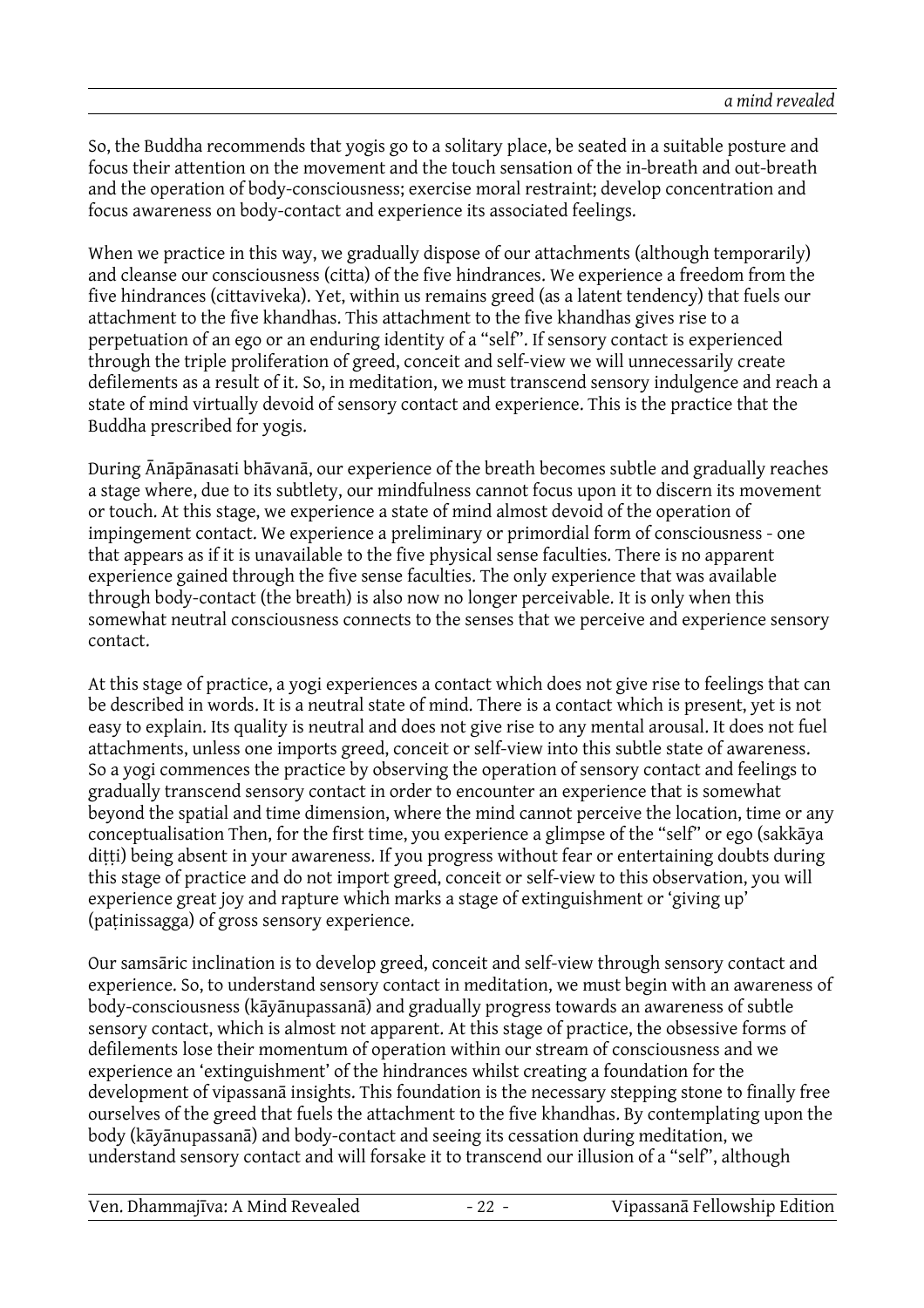temporarily, for the first time.

We then realise that our samsāric existence was basically fuelled by sensory contact. To reach a stage which appears to be devoid of sensory contact, (at least temporarily) is a great triumph, a significant step towards giving up greed, conceit and self-view When we transcend sensory contact in this way, what we observe is without an identity. There is no personality in the experience. We just observe what unfolds just as it is, without a self or an ego. It is like awakening to our dream! Then, all experience, whatever it may be, will unfold in practice without the interference of a personality. There will be no "I", an opinion, preference or any other conceptualisation, rooted in a self. In this way the fire that fuels the perpetuation of an enduring identity and our attachment to the five khandas will be extinguished in our very awareness, just with the simple observation of body-contact. When we transcend sensory contact and its associated feelings in this way, we progress towards liberation.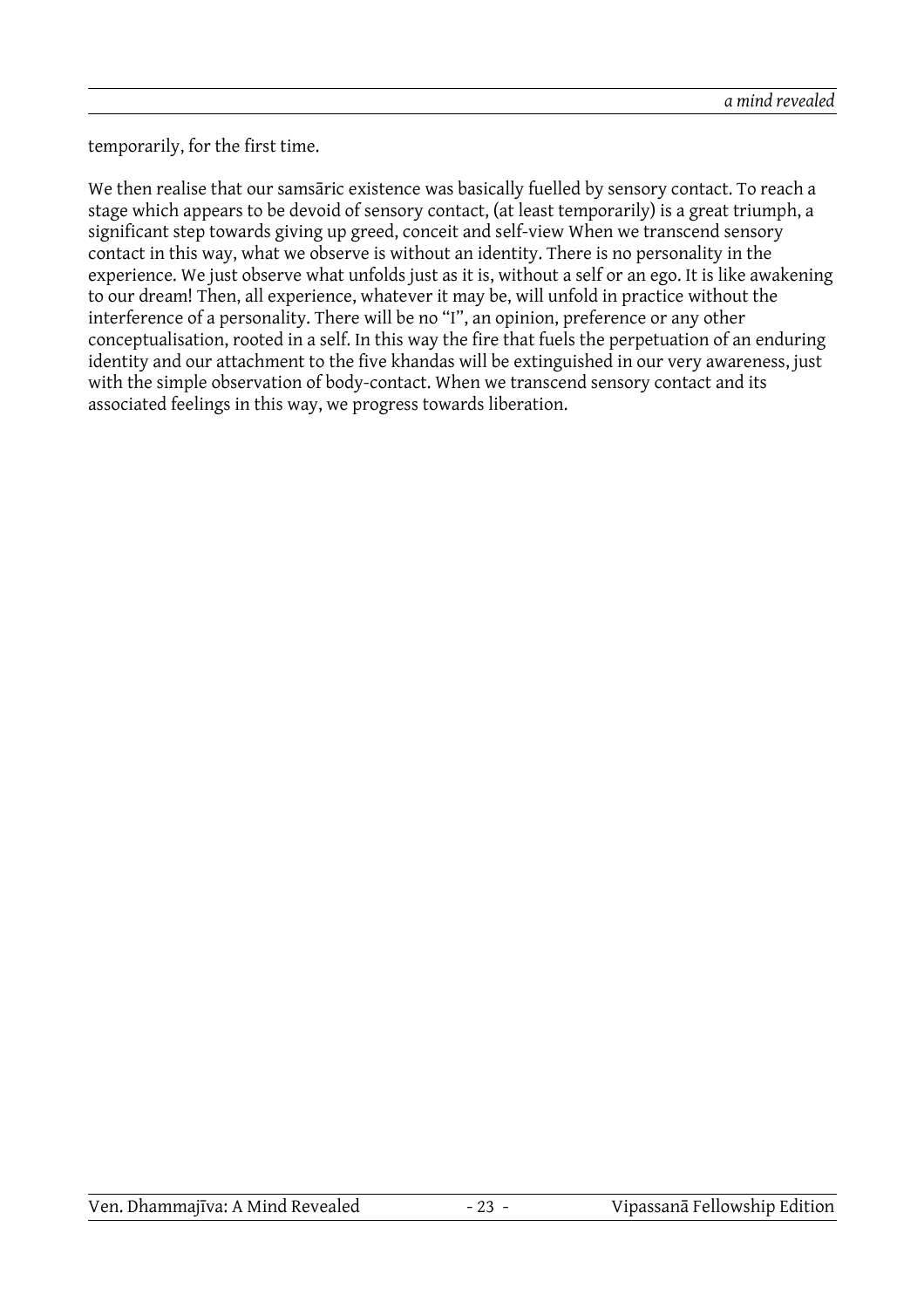## **Chapter 3**

### **Casuality of Sensory Experience (Feelings)**

Yopi hetu yopi paccayo kāya samphassassa uppādāya, sopi hetu sopi paccayo anicco vipariṇāmī aññathābhavī Aniccaṃ kho pana, bhikkhave, paccayaṃ paṭicca uppanno kā yasamphasso kuto nicco bhavissati Phuttho, bhikkhave, vedeti, phuttho ceteti, phuttho sañjānāti

If the causes giving rise to body-contact (kāya samphassa): the body, the sense impingement and body-consciousness are impermanent and subject to change, then body-contact must also be impermanent and subject to change. So, how can body-contact be enduring or permanent? To experience feelings, there must be sensory contact. It is because of body-contact that we experience coolness, warmth, coarseness or softness (etc.). Yet, if the sensory contact giving rise to feelings is impermanent, then the resultant feelings must also be impermanent and subject to change.

This chapter will consider the three-fold feelings accompanying sensory contact, their causality and their cessation.

#### **Observing sensory experience during meditation**

We experience feelings and sensations because there is sensory contact (samphassa). We have six sense faculties, although, when we experience eye-consciousness we don't hear sounds that impinge upon our ear-drum. We don't hear them because our awareness is not available to it. As a result, there is no sensory contact experienced as "hearing". Even if flavours are touching the tongue, it is not possible to experience tongue-consciousness while the attention is retained on eye-consciousness. At any given time, we experience only one-sixth of our sensory inputs. Although we are invited to experience the sensory consciousness occurring through the other five faculties, our mindfulness cannot focus upon it because our attention is drawn to the sensory contact experienced through the eye.

During a session of sitting meditation, when you experience the in-breath and the out-breath continuously, you do not hear sounds or become interrupted by internal thoughts. But if, instead, you incline your mind to these secondary objects, the continuity of your mindfulness on the breath will invariably be interrupted. Although other sense faculties are in operation and the mind's attention can be momentarily drawn to sense impingements such as thoughts or sounds, an experienced yogi will try to come back to body-consciousness (the movement and the touch of the in-breath and the out-breath). Thoughts may arise and take the mind's attention away from the breath for a split second, but it does not disrupt the meditation upon the primary object. If a diligent yogi understands the operation of sensory consciousness, thoughts will no longer be an obstacle. Pains and sounds will also be the same. There may be thoughts, pains and sounds, but, if mindfulness upon the primary object is steadfast and uninterrupted,though sometimes in the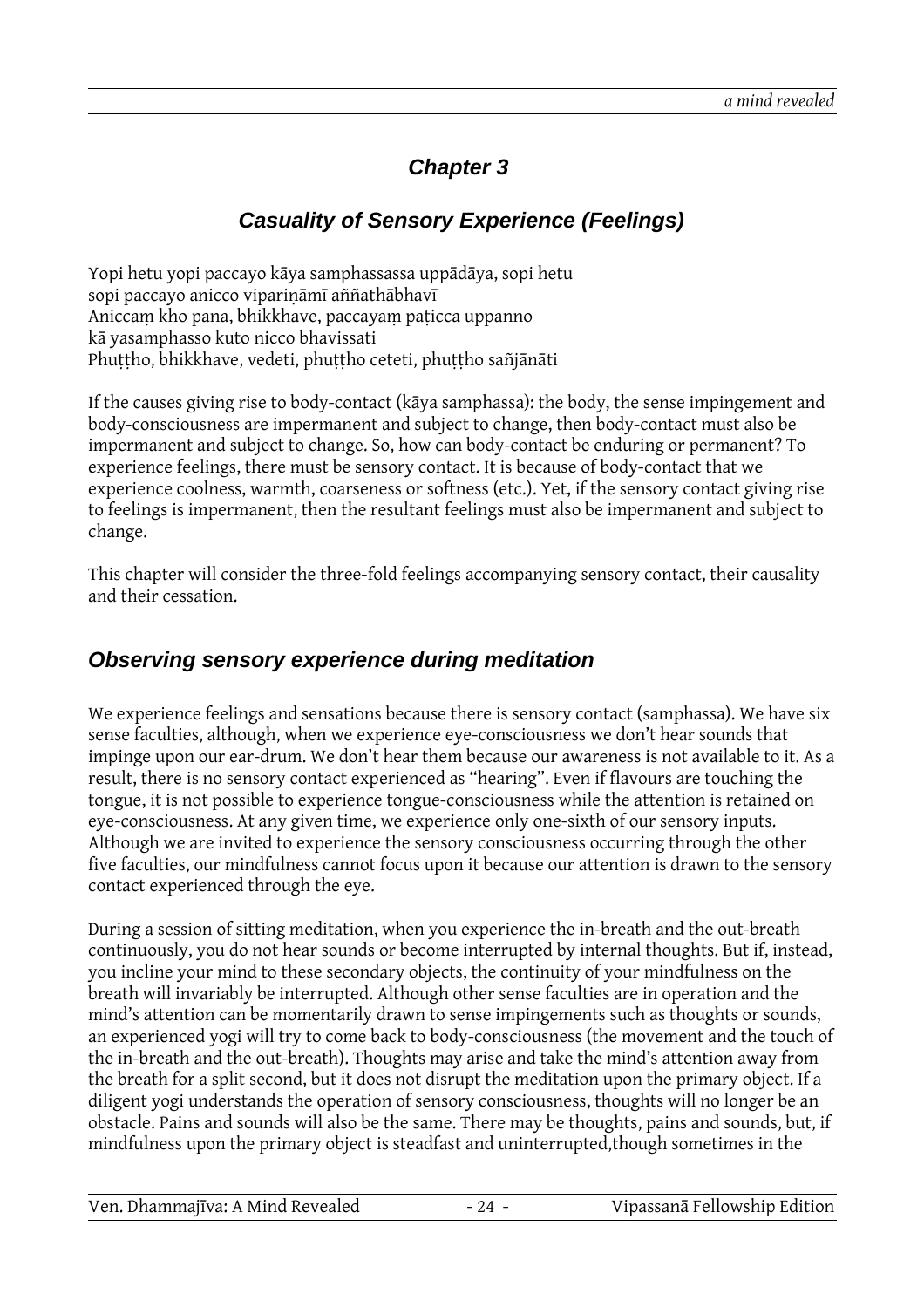background, embryonic thoughts arising in your consciousness have no grounding. They just arise and pass away without leaving an impression. If one is a diligent yogi, one will become aware of these impingements (partially), but continue with mindfulness upon the breath. Under such circumstances, you may gain a closer observation of the primary object. As a result, any disturbances may (in comparison) appear to be far away.

Similarly, during a session of walking meditation, you can clearly see that your eye is open to numerous objects, but, the mind's attention is retained on the movement and the touch of the right foot and the left foot on the ground (i.e. body-consciousness). The touch sensation is sensory experience, caused by sensory contact - the foot touching the ground.

For sensory contact to occur there must be sensory consciousness, a sense faculty and an object. We say that we are experiencing sensory contact when our mind becomes aware of the sense impingements that are received through the sensitivity of eye-consciousness; ear-consciousness and so forth. Sensory contact has its associated feelings. With continuity of mindfulness, diligent effort and precise aiming, we can observe this in practice.

### **Indulging in sensory experience**

Let's say we are seeing lightning. Generally, we will see the lightning, before we hear the sound of the thunder. But, in reality, both the lightning and the thunder occur at the same time. Similarly, there are many sense objects present at one time but we can only experience one of them at a time.

Assume that you are thinking. Suddenly, you see a beautiful object, which attracts the attention of your eye-consciousness. Then, you will give up your internal chatter and fix your attention on the object that has captured the awareness of eye-consciousness. You will, unmindfully, indulge in it. As you do this and continue to experience sensations channelled through your eyeconsciousness, you begin to qualitatively discern the object through recognition (phuttho sañjānāti). Then, you will either attach to it or reject it, depending on the quality of mind (the reaction) you attribute to the object.

When eye-contact is continuous enough, you classify it as good or bad and indulge in it by attributing a preference to it. Sensory contact (your awareness of the beautiful object that captured your vision) must be continuous enough for it to penetrate your cognitive capacity. First, there is cognition, followed by recognition. As a rough rule of thumb, before you can recognise the sense impingement, you must be mindful of it for at least four or five thought moments continuously. Whether it is a smell, taste or a thought, your attention must be continuous to recognise the detail in it.

The priority given to sensory consciousness is random. To catch the mind's shift from one sensory consciousness to the next, you must note it as soon as the changeover occurs. So, if you change from "seeing" to "hearing", you must become aware of the new process as soon as the mind shifts. Say, you are doing some pottery. To mould the shape of the pot, you must do so when the clay is moist and flexible. Once it is fired, alterations are not possible. As the common saying goes, you have to strike when the iron is hot! Similarly, in the continuum of a chain of thought

| Ven. Dhammajīva: A Mind Revealed | Vipassanā Fellowship Edition |
|----------------------------------|------------------------------|
|----------------------------------|------------------------------|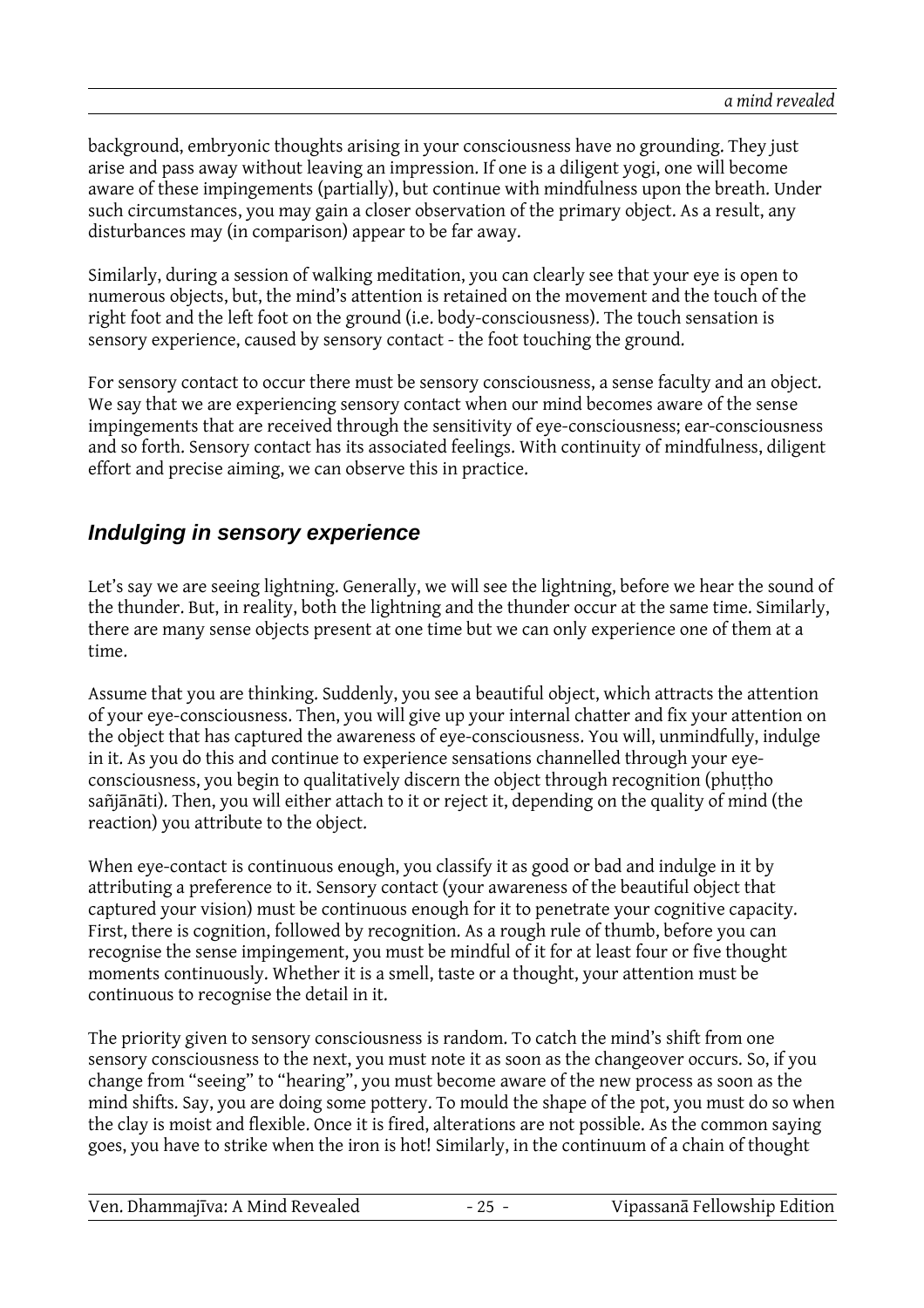moments, the perception upon which the thought was initially constructed is important as it determines the resulting mental formations, which in turn sets in motion the chain of thoughts. If you are aware of the transition from "seeing" to "hearing" as soon as it occurs, you note it diligently and without delay, to determine the direction of the resulting causal equation. If you are negligent and delayed in your observation of the object which has arisen, you may end up in day-dreaming or bewilderment.

Our tendency is to indulge in a particular sensory consciousness, when it attracts the attention of our awareness, by attaching to it. Yet, simultaneously, there is an invitation to experience the sense impingements that captivated the sensitivity of the other five faculties. However, we are unaware of them, because we are conscious of the particular sensory consciousness that has randomly attracted our attention. When we continually experience something, we lay emphasis upon it and create mental formations based upon our preferences. Take the example of watching television. If we tune into a channel which is showing a depressing movie, by engaging in it for a long period of time, we could become sorrowful. We could even become tearful. But, throughout that time the other channels have been in operation, projecting various programs. We didn't know about them because we did not tune into them. So, if the movie becomes tragically depressing, we can overcome our state of sorrow by simply switching to another channel and watching the news, sport or something else. We can even switch to the comedy channel to swiftly change our mood to one of laughter!

### **Three-fold feelings accompanying sensory contact**

Although the selection and priority we give to sensory consciousness is a coincidence, it is generally dependent upon a number of factors, which are generally beyond our control. By continually indulging and engaging in a chosen sensory consciousness and attaching to it, we betray the discerning ability of our minds. Our tendency is to fixate on one experience and indulge in it. But, if we are yogis trained in observing sensory consciousness, we will know that there is an invitation to experience sensory consciousness through any one of the other five sense faculties. Whatever the disturbance, a diligent yogi will continue with attention on the primary object, as much as possible.

All sensory consciousness that is experienced, gives rise to feelings. The feelings experienced through sensory contact are threefold: pleasant, unpleasant and indifferent (neither pleasant nor unpleasant) feelings. An ignorant person, when experiencing sorrow, will only experience it and will not experience the pleasurable or indifferent feelings accompanying it or would not simply be aware of their existence. Similarly, a person who seeks and engages in only pleasurable feelings will not be aware of the indifferent and unpleasant feelings accompanying them. On the other hand, an enlightened being (an arahant), is able to see any of these three types of feelings in the same scenario. When observing an unpleasant sight, an arahant is well aware and able to view it as pleasant or indifferent. Even indifferent feelings can be viewed as pleasant or unpleasant by an enlightened mind. Whatever the sensory contact, an arahant (as he or she wishes) can experience it in a three-fold manner.

In our practice, to experience the indifference and the pleasure in unpleasant feelings, we must mindfully face pain, without a premeditated view and directly observe it in detail. This simply

| Vipassanā Fellowship Edition<br>Ven. Dhammajīva: A Mind Revealed |
|------------------------------------------------------------------|
|------------------------------------------------------------------|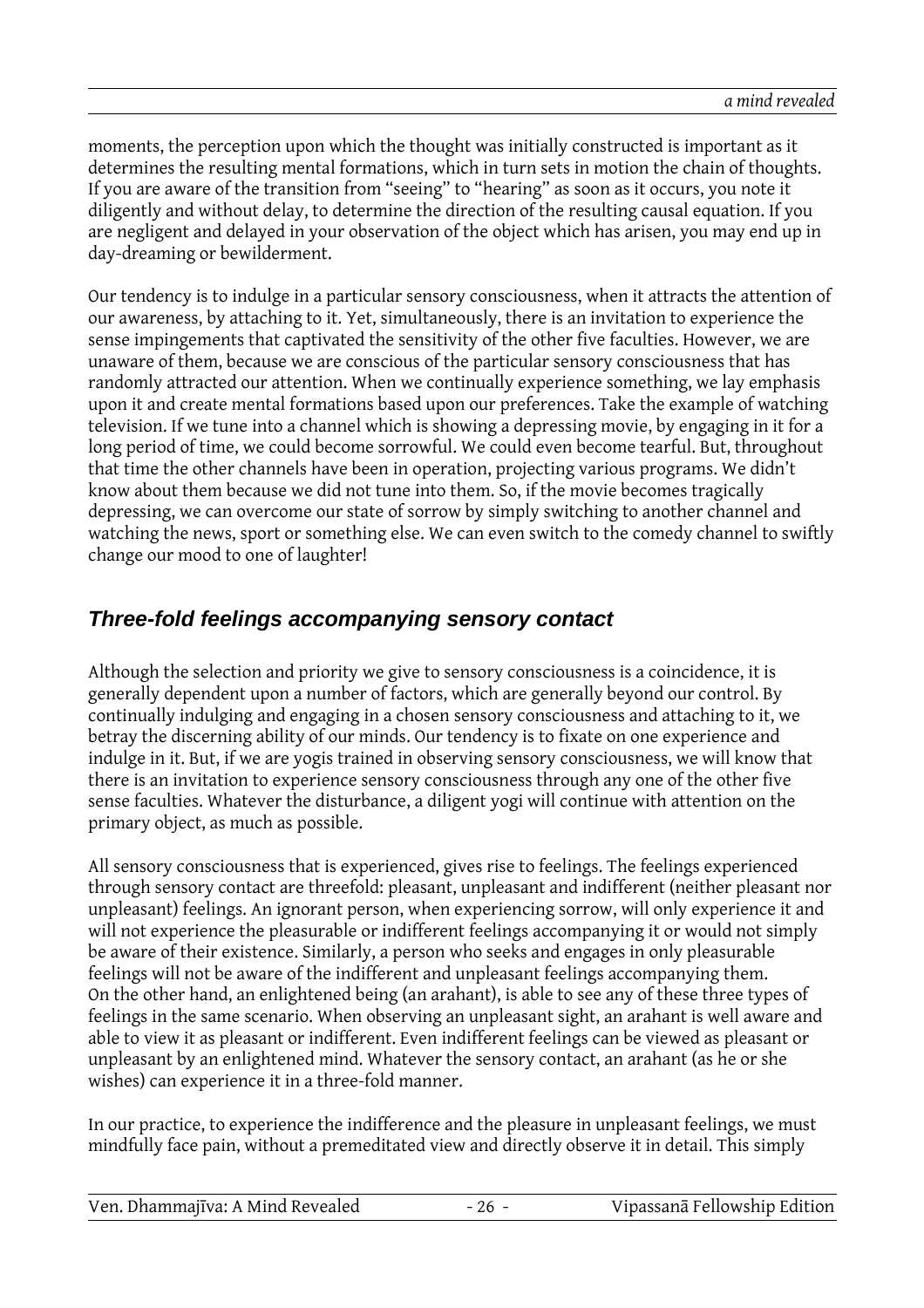means, seeing pain (or any feeling), diligently and without delay, from its beginning, through to the middle and the end. The day we endure pain in this way and see the pleasure and indifference within it, we experience a heroic moment in our meditation practice. There is joy hidden in sorrow! Any moment of adversity awaits triumph, which can be materialised with endurance. To experience the joy accompanying sorrow, we must penetrate the pain with vipassanā insight. Observing pain directly without classifying it as "pain" is vipassanā investigation. This is to gain a distance from the pain.

If we have the opportunity to experience all sensory contact in a threefold manner, then, at any given time, we have eighteen options (the sensory contact of the six faculties giving rise to three types of feelings). A yogi must know this and in each sensory transaction, become aware of it. Seeing the indifference in the experiences gained through sensory contact is a detailed and subtle understanding, which is far more beneficial than seeing feelings in their gross nature, as either pleasant or unpleasant. Vipassanā investigation requires a yogi to patiently see all sensory experience in a three-fold manner. When we directly become aware of the freedom available through these eighteen options of sensory experience, we reach a triumphant moment in our practice. We realise the value of a human birth and our discerning capability.

To know that the end of pleasurable feelings gives rise to displeasure and vice versa and to know that being aware of indifferent feelings is joyful is something that can only be gleaned through vipassanā investigation. To know the three-fold nature of feelings, we must be aware of the beginning, the middle and the end of a painful feeling and endure it to its very end. In the end, we find indifference and pleasure. Vipassanā investigation demands a penetration beyond sorrow, to extract the pleasure beneath it. During meditation, when we see the three masks of feelings and know their interchanging operation, we become skilful in experiencing sensory contact and its associated feelings. Of course, it would be difficult to endure painful feelings at the beginning. But, in time, we will develop resistance and immunity towards moderate forms of pain. As we advance in our practice, we will develop the resistance to endure even acute forms of pain.

When we become dexterous enough in our practice to see the interchangeable nature of the three-fold feelings that are available to us in all sensory contact, we may question the need to exert effort in our quest for progress. We might think there is nothing to attempt, when we directly see and understand the three-fold nature of sensory experience – the eighteen options available to us in any sensory transaction. Then the momentum of vipassanā investigation continues by itself to reveal ever new insights, as there is nothing to set in motion the causal equation of dependent origination.

## **Causality of sensory experience (feelings)**

We perpetuate pleasure, reject pain and fall asleep (or remain unaware) in the face of indifference. We either indulge in feelings or reject them – there is always a reaction. Instead, if we observe sensory contact (being aware of the interplay of the sense impingements and sense faculties, giving rise to sensory consciousness), and the feelings that ensue from sensory contact, we can directly see the causality of feelings. To catch feelings and to meet them directly during meditation, we must have continuous mindfulness.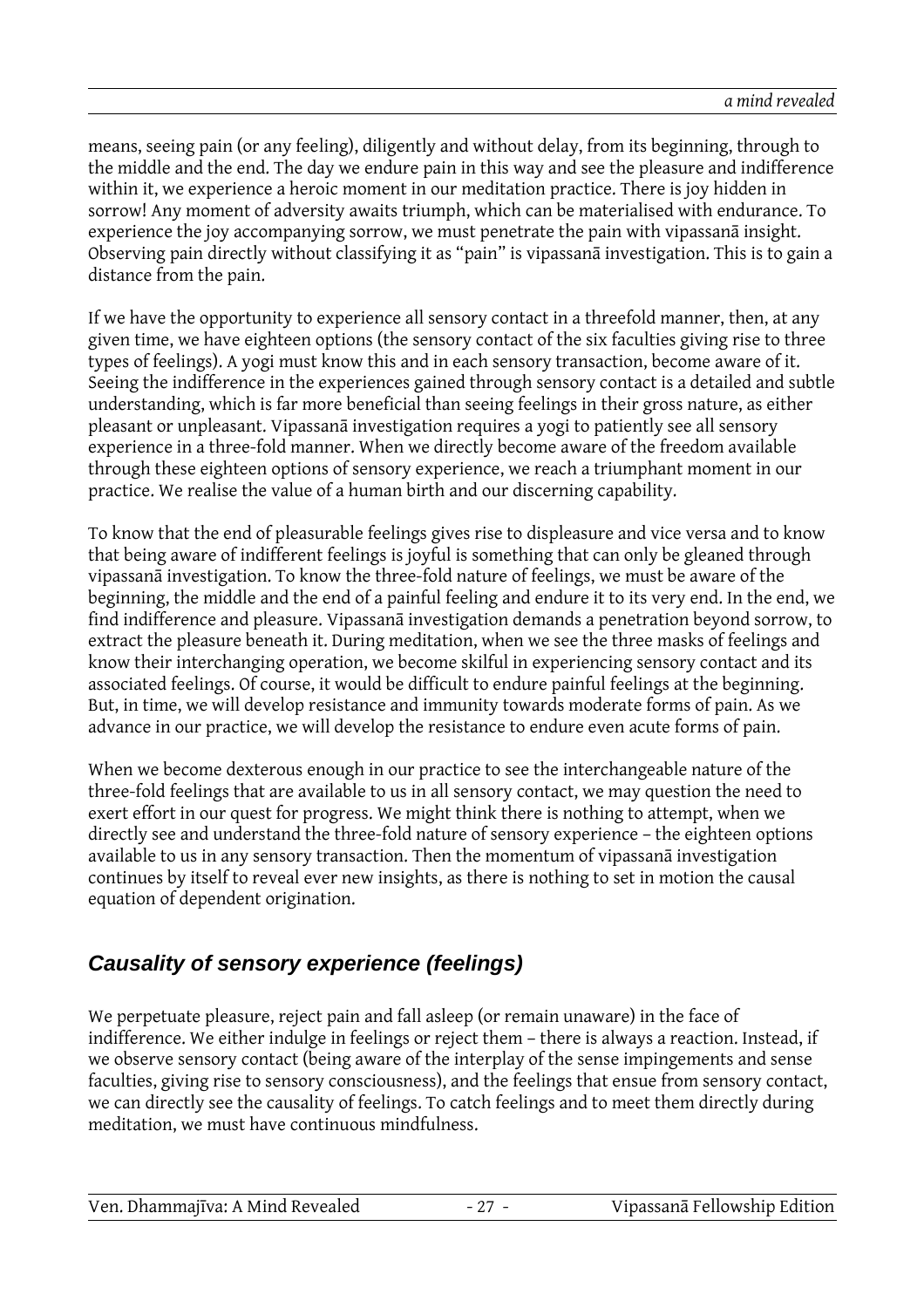Feelings arise because there is sensory contact; there is no other way for them to manifest. So, if the causes that give rise to sensory contact and feelings are subject to change and dissolution, then the sensory contact and feelings we experience, by their very nature must follow the same course. We must be patient to see this with insight.

A sense object can give rise to either of two prominent feelings at a given time (liking or disliking). The same object can be viewed in a completely different manner by two persons, based on the mental interpretation attributed to the sensory experience. We develop greed, conceit and self-view through our sensory experience. The diversity and tensions in human experience are caused by our attachment to sensory experience. So, people react; some even fight and yearn after sensory experience. If we dissect this diversity and tension, see the causes contributing to it and see that they are subject to change and dissolution, we can extract the remedy for enlightenment within it. Through direct observation, we see this causal equation unfold: that sensory contact gives rise to feelings, because of feelings we have recognition or identification, which in turn gives rise to mental formations and thoughts. If this is the causal equation, then the dissolution or cessation of the causes giving rise to sensory consciousness and contact will also see an end to the arising of feelings.

To transcend feelings and their arising requires a deep commitment to meditation practice. Because of sensory contact, feelings arise, which in turn gives rise to mental formations or intentions. In the Madhupindika sutta, the Buddha describes that if we experience feelings,'we tend to classify them. If it is pleasurable, we try to perpetuate it and indulge in it. If it is unpleasant, we reject it and if it is neutral or indifferent, we ignore them and may fall asleep. Thus, we create mental formations around the feelings, depending on the perception, the quality of mind we attribute towards them. In between this dependent transaction, tanhā (greed) ferments.

In my early years as a yogi, I recall very vividly, discussing with my meditation group whether we can be mindful of any incident at the stage of sensory contact, its associated feelings (phuttho vedeti), the recognition or identification of the incident (phuttho sañjānāti) or the thoughts created around it (phuttho ceteti). We discussed how difficult it is for us to become mindful of sensory contact at the beginning as it is extremely subtle. Our conclusion was that we had to become aware of the feelings following an incident (after it passes the level of contact). Because it is impossible to observe sensory contact as a preliminary step, we focused awareness on the associated feelings to see the sensory contact preceding it. Gradually, we can train our minds to work backwards through this causal equation , to trace the cause that gave rise to the feelings and the mental formations (namely, the contact).

Phuttho, bhikkhave, vedeti, phuttho ceteti, phuttho sañjānāti Itthetepi dhammā calā ceva vyayā ca aniccā vipariṇāmino aññathābhāvino Evam kho, bhikkhave, dvayam paṭicca viññāṇaṃ sambhoti

Each sense faculty gives rise to a particular consciousness (viññana): eye-consciousness, earconsciousness (etc.). As long as the eye, the object and eye-consciousness operate together, there is sensory contact through the eye (cakkku samphassa). Consciousness is the discerning ability of our mind, which separately identifies the sense impingements attracted by the six sense faculties. We experience feelings because of sensory contact (phuṭṭho bhikkhave vedeti). When we

Ven. Dhammajīva: A Mind Revealed - 28 - Vipassanā Fellowship Edition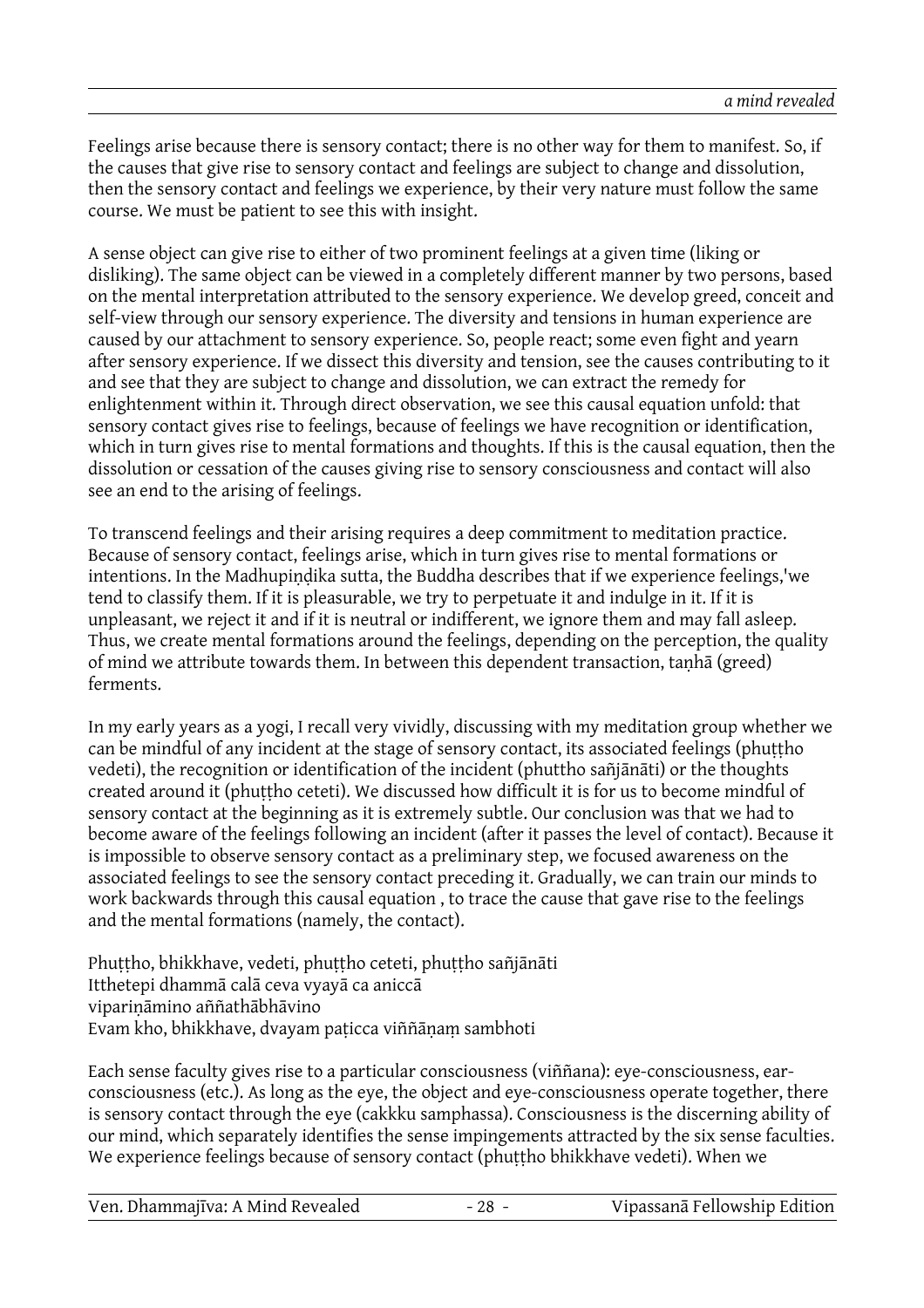recognise the feelings (phuttho sañjānāti), we contemplate upon them by classifying them as good, bad, pleasant and unpleasant (phuttho ceteti) and create mental formations associated with them.

Our lives are consumed by sensory experience and we move from one experience to another in our daily lives, without any agenda, if we are unmindful. To understand this process, we must clearly note the sense faculty that is activated, observe the operation of sensory consciousness and become aware of the sensory experience associated with sensory contact as much as possible. When you are mindful of a particular consciousness, experienced through one of the sense faculties, you can clearly discern the experiences gained through the eye, the ear, the nose, the tongue (etc.), and their individual characteristics. As long as your attention is fixed on one particular consciousness (e.g. the eye-consciousness) you can be assured that you are not creating defilements through the other five (possible) sense faculties. For example, if you see a flower, a river or any other object with your eye, you tend to fixate upon it and classify it as pleasant, beautiful, unpleasant or unattractive and create mental formations associated with that visual object. As long as you are with the visual object however, five of your six faculties will not give rise to defilements or create kammā . In other words, defilements are not created through the other five sense faculties. But, one may be creating defilements through the eye-consciousness that is presently in operation. As long as one's attention is fixed on an object and identifies and classifies it, one will create defilements. So, instead of perpetuating the arising of any desire (or displeasure) for the object in front of you, if you become aware of "seeing" by noting (or labelling) it as "seeing, seeing", you mitigate against any defilements arising through eyeconsciousness. Or, at least you gain a better understanding of the mechanism involved in creating defilements.

As long as your awareness is retained on eye-consciousness, you can knowingly experience a freedom from the defilements created through the other five sense faculties. Of course, sounds could be impinging upon your ear-drum. But, for ear-contact to arise, your mind must be detached from other sensory contact, to become aware of the sounds impinging upon your eardrum. Similarly, during Ānāpānasati bhāvanā , as long as the focus is steadfastly maintained on body-consciousness, there is no longer the operation of eye-consciousness or ear-consciousness. Taking advantage of such circumstances, when you firmly fix your attention on the movement and touch of the in-breath and the out-breath, you will note that the breath loses its gross manifestation and gradually becomes inconspicuous. This is a sign of continuity of mindfulness. It demonstrates the precision of your focussing power. At this stage, any defilements and/or hindrances that could be created through body-consciousness and the sensory experience of the breath also become faint. If continuity of awareness is diligently retained on the breath, you will gradually experience a state of mind characterised by equanimity (neutral feeling).

The feelings experienced at this stage of practice are neutral as well as subtle. You reach a state of mind apparently free from defilements, whilst the mind, unswervingly retains its attention at the point at which the movement and contact of the breath was previously observed. Then you can clearly observe sensory experience (neutral feelings); the mental classification of it and the mental formations created as a result of it. Although there is sensory (body) contact, the feelings caused by the contact with this formless and inconspicuous breath object are neutral. This is a feeling and an experience which is indescribable. But, if you are not well instructed, in the absence of a gross manifestation of a pleasurable or painful feeling, you tend to become bored with the neutral feeling and do not want to persist in noting it. This is a crucial stage of

| Ven. Dhammajīva: A Mind Revealed |
|----------------------------------|
|                                  |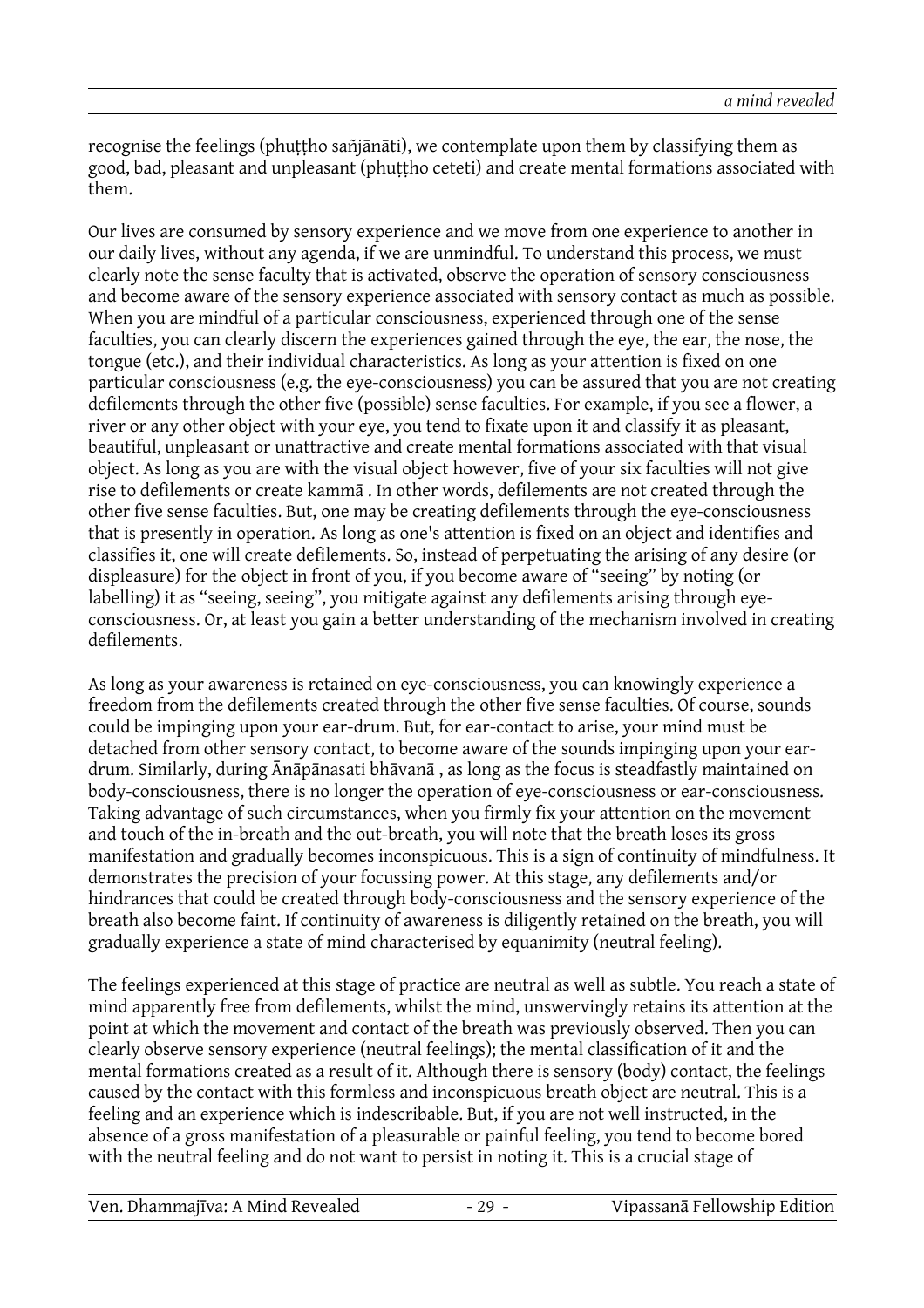development in practice and you are encouraged to remain in this stage of practice for as long as possible, without entertaining doubts or falling asleep. In this neutral state of mind, you can clearly see the operation of sensory consciousness. If you persist with your attention on this neutral form of consciousness, you will experience rapture (pīti), which is a natural progression on the path towards enlightenment.

Because we are only used to experience and observe gross manifestations, it is difficult for us to retain our awareness on indifference, unless we are appropriately instructed. Where there is pleasure or displeasure, defilements are activated. To skilfully progress with this neutral state of mind, you must continually become aware of the point at which the breath was previously noted in a gross manner and the sequential progression towards this more subtle state. It is only in a state of neutrality (the feelings associated with the subtle breath) that you can experience immaterial joy and rapture. If you progress even further, without attaching to such immaterial joy and rapture, and retain your awareness on the point of contact with the neutral state of mind, you will, for the first time, clearly observe the mental preparations (the play of perceptions and feelings). The activity of mental preparations (citta sankhāraṃ) will also cease (passambayaṃ citta sankhāraṃ assasissā mī ti sikkhati) as you continue with diligent effort and precise aiming. Then, you will experience enormous joy and rapture (an intoxicatingly blissful state of mind) (abhippamodayaṃ cittaṃ assassisā mī ti sikkhati). The contentment and feeling experienced at this stage of abhippamodayaṃ cittaṃ assassisā mī ti sikkhati exceeds ordinary human experience. It is an unalloyed and inalienable experience - a state of mind commonly described as amā nusī rati.

Yet, this is not enlightenment. These are reversible experiences. It is only by developing the ninefold vipassanā ñāna (insight knowledge) that you can experience the first stage of enlightenment (sotapatti magga phala). This progression is irreversible.

The Nandakovāda sutta provides a useful analogy for this discussion of a liberated mind. Generally as a matter of practice, Venerable Nandaka avoided his turn to give instructions to the resident nuns (bhikkhunīs). They were the first bhikkhunīs, five hundred in number, to be ordained by the Buddha. One day, Venerable Mahāpajāpati Gotami, the senior bhikkhuni arrived at Anāthapiṇḍika's Park and requested instructions from the Buddha. That day was Venerable Nandaka's turn to instruct the bhikkhunīs. The Buddha commanded Venerable Nandaka to honour his turn. Venerable Nandaka had no option but to do as the Buddha wished.

The reason for his reluctance is given in the Commentary to the Majjhima Nikāya (Middle-Length Discourses). In a former birth Venerable Nandaka had been a king and those bhikkhunīs had been his wives. He thought that if another monk, who possessed the psychic power of the knowledge of past lives, saw him instructing those bhikkhunīs, he might think that Venerable Nandaka was still attached to his former wives. However, the Buddha could see that Venerable Nandaka's teaching would be crucial for those bhikkhunīs.

He presented himself before five hundred bhikkhunīs (nuns) to give instructions. His instructions followed the style of questions and answers. The following dialogue took place:

| Venerable Nandaka: Sisters, is the eye permanent or impermanent?                             |
|----------------------------------------------------------------------------------------------|
| Bhikkhunis : Impermanent, bhante.                                                            |
| Venerable Nandaka: Does that which is impermanent cause suffering or give rise to happiness? |

| Ven. Dhammajīva: A Mind Revealed | Vipassanā Fellowship Edition |
|----------------------------------|------------------------------|
|                                  |                              |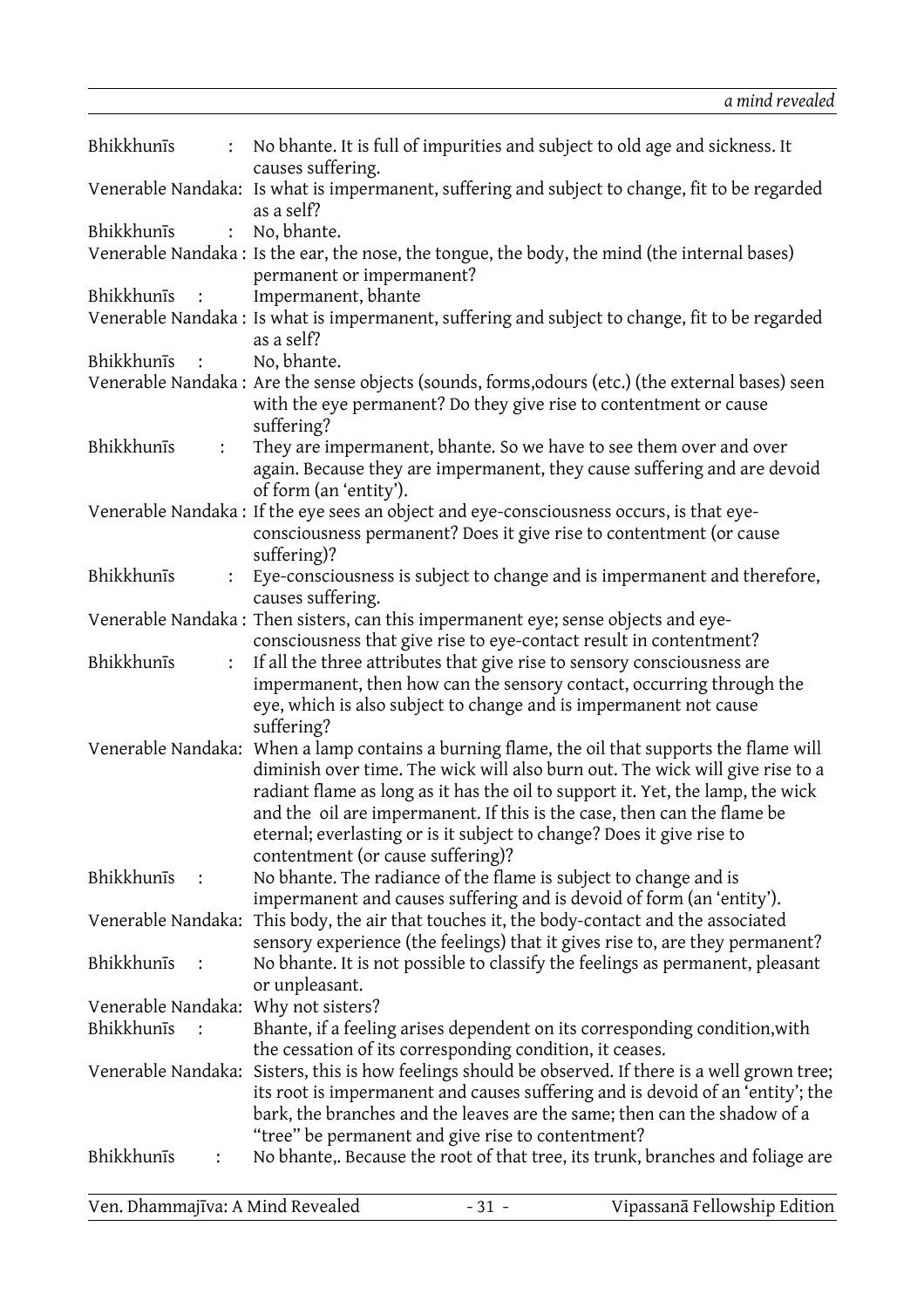impermanent, its shadow must also be subject to change.

Then, Venerable Nandaka asks one final question from the bhikkhunīs. "if a skilled butcher were to kill a cow and carve it up with a sharp butcher's knife, without damaging the inner flesh and the outer hide, then cut, sever and carve away the inner tendons, sinews and ligaments with the sharp butcher's knife and cover the cow again with that same hide, could he refer to that cow as being just as it was before?" The bhikkhunīs response was – "No bhante. It is impossible to call it the same cow because the nerves and veins that connect the flesh are no longer there. Instead, there are just cubes of meat, wrapped around with the outer hide". Venerable Nandaka then explains that he gave this simile to convey a meaning: The inner mass of flesh is a term for the internal bases. The outer hide is a term for the external bases. The inner tendons, sinews and ligaments represent lust (rāga). 'The sharp butcher 's knife' is a term for noble wisdom that cuts, severs and carves away the inner defilements, fetters and bonds.

After Venerable Nandaka had given this discourse, the Buddha requested him to repeat it the following day, not as a punishment for his previous reluctance, but because he could see that the bhikkhunīs' minds had not been quite ready for developing insight on the first occasion. When Venerable Nandaka gave the same discourse the next day, all the bhikkhunīs attained a stage of enlightenment. Ironically, because of this great success, the Buddha declared Venerable Nandaka to be the foremost monk in instructing the bhikkhunīs.

So, if greed (taṇhā) towards a feeling is extracted, as instructed in the Nandakovāda sutta, could it be classified as pleasure or pain? If the feeling and the reaction are separated with the sharpness of wisdom, pain and pleasure will no longer arise.

During a session of sitting meditation, you may experience pain in your knees. If you know the operation of sensory experience, you know that it has arisen because of sensory contact. If the sensory contact which causes it also ceases, then, the pain will go away. Instead of getting up, personalizing it or attributing its cause to something external, just be with it, note it with 'choiceless' awareness. By observing the beginning, the middle and the end of pain, you can transcend it. Of course, at the beginning, you persist with moderate kinds of pain, but as you advance in your practice, you become resistant to more acute forms of pain. You know that it is impossible to have a day without pain, or to have a session of sitting meditation without bodily pains. All arahants became enlightened only after experiencing great suffering and pain. Really, pain is an element for our investigation that leads you towards enlightenment. That is why the Buddha has placed Vedanānupassanā (the contemplation of feelings) after Kāyānupassanā in the Satipaṭṭhāna sutta. If we 'choicelessly' observe the pain, we separate the taṇhā, the desire to reject the pain, from the pain. This is getting a distance from the pain. Feelings arise because of the external base, the internal base and the mind in between them. With 'choiceless' awareness, we mindfully, separate the feeling from the automatic reaction.

Then, to transcend feelings completely in practice, we must progress towards a mind free from sensory consciousness during meditation, where there is no arising of sensory contact, giving rise to any sensory experience. When we gradually meet the formless and inconspicuous breath during meditation, at least momentarily, we reach a primordial form of our existence, a state of equilibrium, in which we transcend any "arising" caused by our enslavement to an illusory "self". When we seemingly experience the cessation of sensory contact, we see a cessation of the gross manifestation of extreme positive and negative feelings. With uninterrupted mindfulness on the

| Ven. Dhammajīva: A Mind Revealed | Vipassanā Fellowship Edition |
|----------------------------------|------------------------------|
|                                  |                              |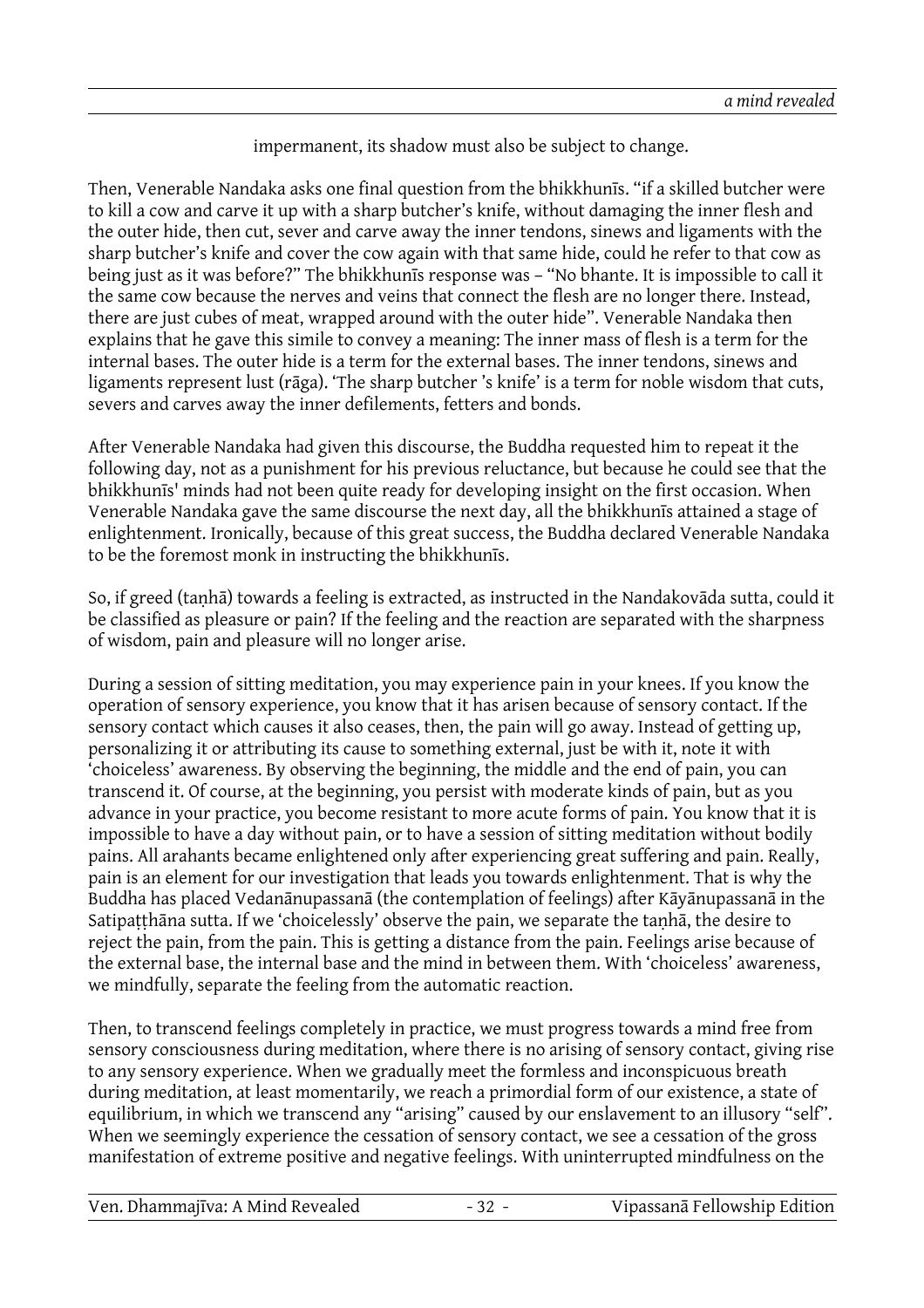equanimity experienced in this neutral state of mind, we progress towards enlightenment.

#### **Selected Reading**

Bodhi, Bhikkhu, tr. The Connected Discourses of the Buddha: A New Translation of the Saṃyutta Nikāya. Boston: Wisdom Publications, 2000. (Especially the chapter on the six sense bases, pages 1133 - 1259.)

#### **Glossary**

Some of these definitions come from Venerable Nyanatiloka's "Buddhist Dictionary" (4th ed. Kandy: Buddhist Publication Society, 1980).

Adhivacanasamphassa: (lit.'verbal impression') the ability to describe the characteristics (lingha), the signs (nimitta), the modes (ākāra) and the exponents (uddesa) of a sense impingement.

**Ānāpānasati:** 'mindfulness on in-and-out-breathing', is one of the 40 subjects of meditation taught by the Buddha.

Apathagata: come within the avenue (of the senses), come within range, perceivable, within the sphere of perception, within the field of perception.

Khandha: The five 'groups (of existence)' or 'groups of clinging' (upādānakkhandha); alternative renderings: aggregates, categories of clinging's objects. These are the five aspects in which the Buddha has summed up all the physical and mental phenomena of existence, and which appear to the ignorant person has his/her ego, or personality, to wit: the corporeality (or materiality) group (rūpakkhandha); the feeling group (vedanākkhandha); the perception group (saññākkhndha): the mental formation group (saṇkhārakkhandha); the consciousness group (viññāṇakkhandha)

Nāma: (lit. 'name'): 'mind', mentality. This term is generally used as a collective name for the four mental groups (arūpino khandha), viz. feeling(vedanā), perception (saññā), mental formations (saṇkhāra) and conciousness (viññāṇa). It is part of the fourth link (nāma-rūpa) in the formula of the Paṭiccasamuppāda, dependent arising or origination, where it comprises feeling (vedanā), perception (saññā), contact (phassa) attention (manasikāra) and intention (cetanā).

Nāma-rūpa: (lit. 'name and form'): 'mind-and-body', mentality and corporeality or materiality. It is the fourth link in dependent arising or origination (Paṭiccasamuppāda) where it is conditioned by conciousness and on its part is the condition for conciousness and the six fold sense-base.

Paticcasamuppāda: 'dependent origination or arising', is the doctrine of the conditionality of all physical and mental phenomena.

Patighasamphassa: resistance impression arising from the initial sense impingment.

| Ven. Dhammajīva: A Mind Revealed | $-33 -$ | Vipassanā Fellowship Edition |
|----------------------------------|---------|------------------------------|
|----------------------------------|---------|------------------------------|